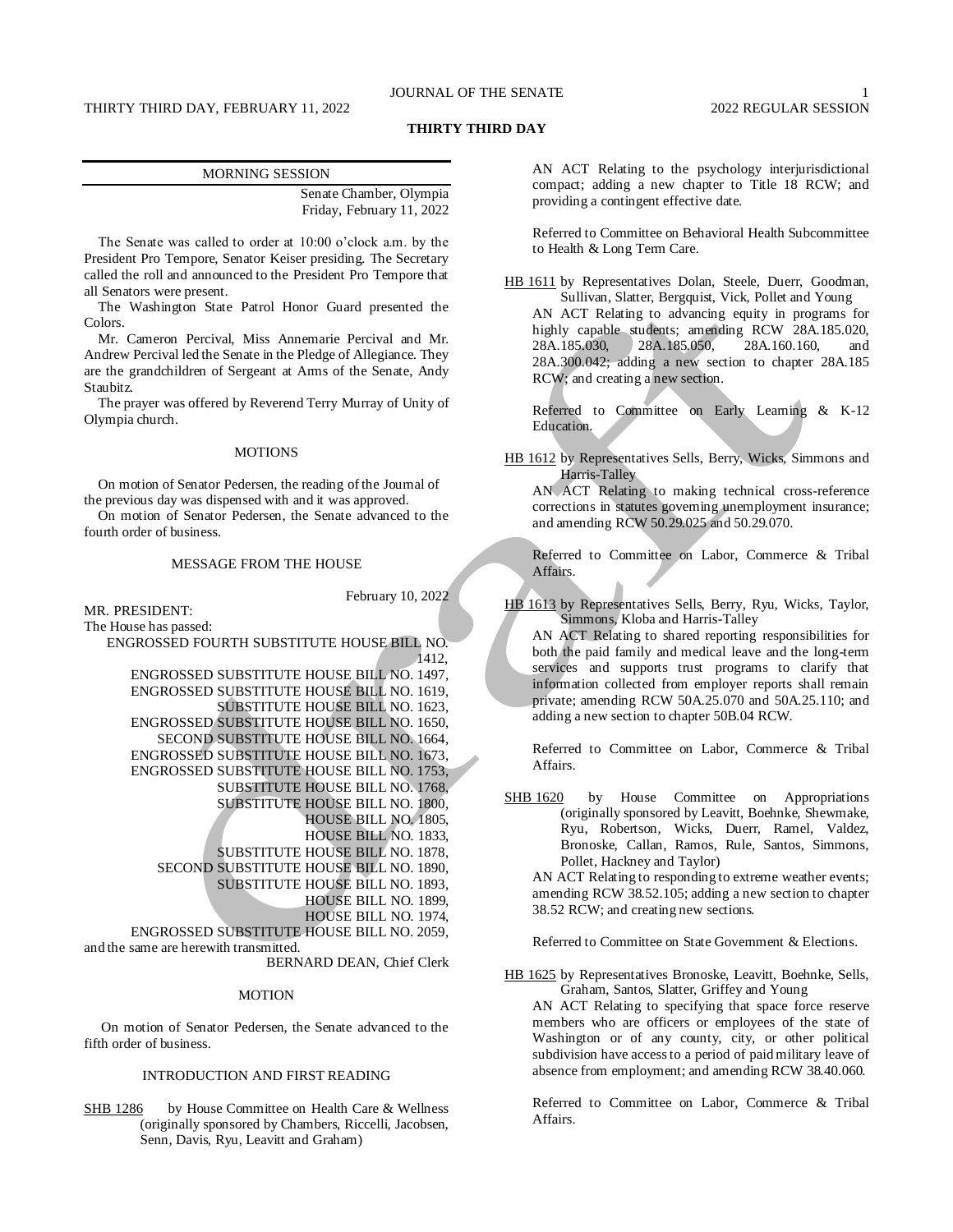- SHB 1644 by House Committee on Appropriations (originally sponsored by Senn, Ybarra, Leavitt, Bateman, Ryu, Shewmake, Ramel, Fitzgibbon, Valdez, Callan, Macri, Peterson, Ramos, Santos, Chopp, Slatter, Bergquist, Tharinger, Harris-Talley and Hackney)
	- AN ACT Relating to permitting funds in the transportation vehicle fund to be used for electric and other clean pupil transportation vehicle feasibility planning and fueling station infrastructure; and amending RCW 28A.160.130.

Referred to Committee on Early Learning & K-12 Education.

SHB 1655 by House Committee on Transportation (originally sponsored by Griffey, Shewmake, Barkis, Eslick, Chase, Graham, Paul, Dent, Gilday, Jacobsen, Pollet, Riccelli, Frame, Young and Taylor)

AN ACT Relating to having safety rest areas open to the public as soon as possible; adding a new section to chapter 47.38 RCW; creating a new section; and declaring an emergency.

Referred to Committee on Transportation.

HB 1669 by Representatives Stokesbary, Fitzgibbon, Leavitt, Robertson, Graham, Bronoske, Jacobsen, Sullivan, Griffey and Young

AN ACT Relating to disability benefits in the public safety employees' retirement system; and amending RCW 41.37.230.

Referred to Committee on Ways & Means.

HB 1739 by Representatives Maycumber, Cody and Ramos AN ACT Relating to modernizing hospital policies related to pathogens of epidemiological concern; amending RCW 70.41.430; and creating a new section.

Referred to Committee on Health & Long Term Care.

HB 1748 by Representatives Entenman, Leavitt, Valdez, Callan, Gregerson, Peterson, Shewmake, Wylie, Sullivan, Simmons, Riccelli and Harris-Talley

AN ACT Relating to aged, blind, or disabled program eligibility for victims of human trafficking; and amending RCW 74.04.805 and 74.62.030.

Referred to Committee on Human Services, Reentry & Rehabilitation.

SHB 1779 by House Committee on Labor & Workplace Standards (originally sponsored by Callan, Bronoske, Sells, Dolan and Ramos)

AN ACT Relating to requiring policies addressing surgical smoke; adding a new section to chapter 49.17 RCW; and providing effective dates.

Referred to Committee on Labor, Commerce & Tribal Affairs.

ESHB 1793 by House Committee on Civil Rights & Judiciary (originally sponsored by Hackney, Fitzgibbon, Berry, Bateman, Macri, Ramel, Senn, Wylie, Bergquist, Valdez, Pollet and Kloba)

AN ACT Relating to electric vehicle charging stations in common interest communities; adding a new section to chapter 64.32 RCW; adding a new section to chapter 64.34 RCW; adding a new section to chapter 64.38 RCW; adding a new section to chapter 64.90 RCW; and prescribing penalties.

Referred to Committee on Law & Justice.

ESHB 1852 by House Committee on Health Care & Wellness (originally sponsored by Thai, Cody, Gregerson, Macri, Santos, Slatter, Valdez, Pollet and Riccelli) AN ACT Relating to language requirements for prescription drug labels; amending RCW 18.64.390; and adding a new section to chapter 18.64 RCW.

Referred to Committee on Health & Long Term Care.

SHB 1941 by House Committee on Education (originally sponsored by Walen)

AN ACT Relating to prohibiting active shooter scenarios for school safety-related drills; and amending RCW 28A.320.125.

Referred to Committee on Early Learning & K-12 Education.

HB 1953 by Representatives Valdez, Volz, Sutherland and Ramel

AN ACT Relating to exempting sensitive voter information on ballot return envelopes, ballot declarations, and signature correction forms from public disclosure; amending RCW 42.56.420; adding a new section to chapter 29A.04 RCW; creating a new section; and declaring an emergency.

Referred to Committee on State Government & Elections.

ESHB 1956 by House Committee on State Government & Tribal Relations (originally sponsored by Hackney, Valdez, Davis, Simmons, Goodman, Peterson, Dolan and Macri)

AN ACT Relating to exempting from public disclosure sensitive records pertaining to current and formerly incarcerated individuals' dignity and safety; adding a new section to chapter 42.56 RCW; creating a new section; and declaring an emergency.

Referred to Committee on State Government & Elections.

SHB 1958 by House Committee on Capital Budget (originally sponsored by Berg, Boehnke, Chapman, Ryu, Paul, Peterson, Frame and Taylor) AN ACT Relating to accelerating rural job growth and promoting economic recovery across Washington through a

shovel-ready site certification program and grants; amending RCW 43.160.060; adding a new section to chapter 43.330 RCW; and creating a new section.

Referred to Committee on Ways & Means.

SHB 2034 by House Committee on Children, Youth & Families (originally sponsored by Frame, Harris-Talley, Berry, Fitzgibbon, Simmons, Ramel, Chase and Macri)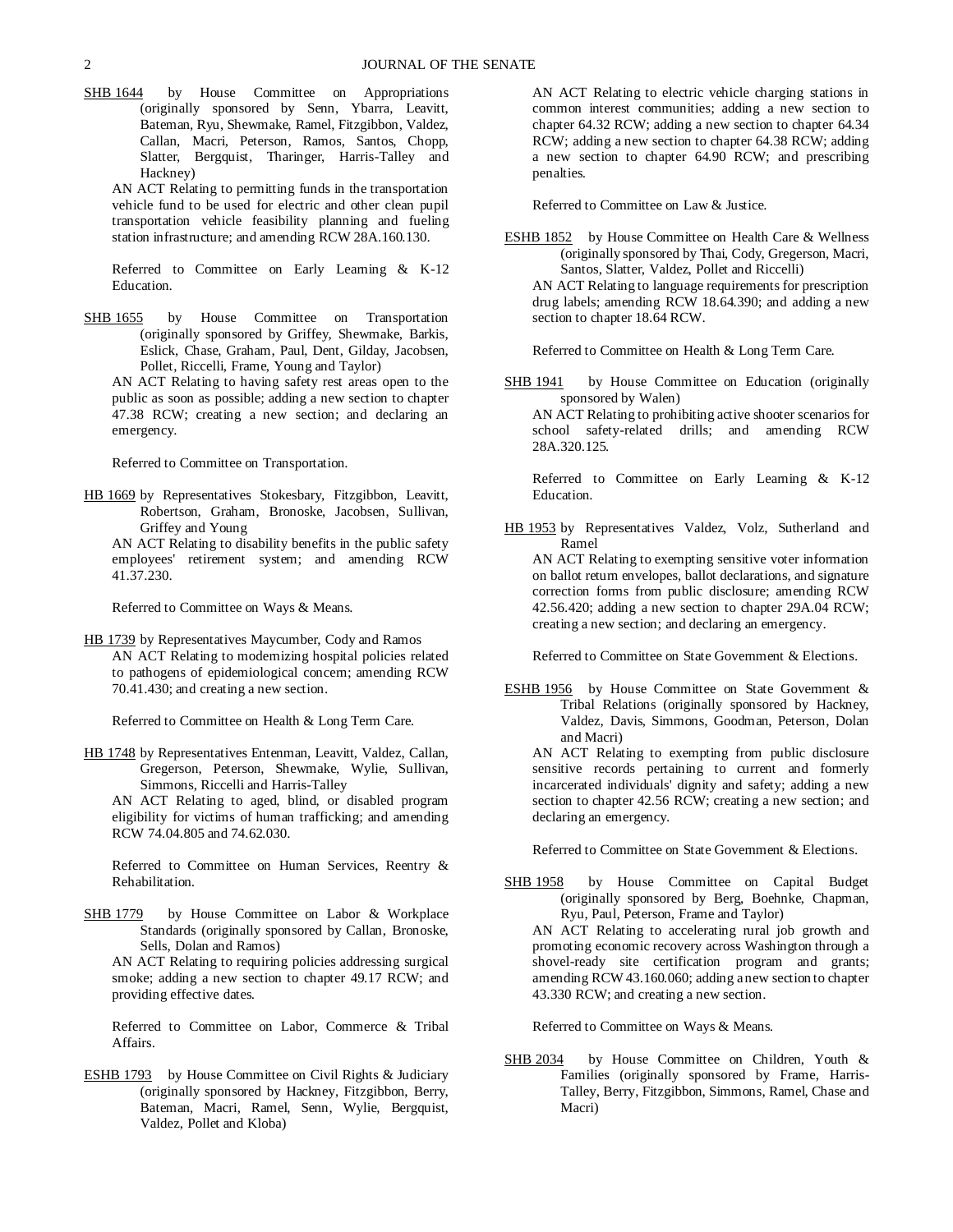THIRTY THIRD DAY, FEBRUARY 11, 2022

AN ACT Relating to juvenile records; amending RCW 13.50.260 and 13.50.270; adding new sections to chapter 13.50 RCW; and creating a new section.

Referred to Committee on Human Services, Reentry & Rehabilitation.

HB 2061 by Representatives Ormsby, Santos, Valdez, Morgan, Chopp, Pollet, Harris-Talley, Bergquist and Lekanoff AN ACT Relating to adding permanently affordable housing to the definition of public improvements; and reenacting and amending RCW 39.89.020.

Referred to Committee on Housing & Local Government.

HB 2098 by Representatives Shewmake, Ramel, Frame and Sutherland

AN ACT Relating to modifying the interest rate for the lowincome home rehabilitation revolving loan program; amending RCW 43.330.482; and creating a new section.

Referred to Committee on Housing & Local Government.

#### **MOTIONS**

On motion of Senator Pedersen, all measures listed on the Introduction and First Reading report were referred to the committees as designated with the exception of Substitute House Bill No. 1644 which was designated to the Committee on Ways & Means and referred to the Committee on Early Learning & K-12 Education.

On motion of Senator Pedersen, the Senate advanced to the eighth order of business.

#### MOTION

Senator Rivers moved adoption of the following resolution:

#### SENATE RESOLUTION 8646

By Senators Rivers, Keiser, King, Kuderer, Lovick, Nobles, Padden, Pedersen, Rolfes, Wagoner, Warnick, and Wellman

WHEREAS, Many Washington citizens have literally given the gift of life by donating organs, eyes, and tissues; and

WHEREAS, It is essential that all citizens are aware of the opportunity to save and heal the lives of others through organ, eye, and tissue donation and transplantation; and

WHEREAS, There are nearly 107,000 courageous Americans awaiting a lifesaving organ transplant, with 20 individuals losing their lives every day because of the shortage of organs for transplant; and

WHEREAS, Every 10 minutes, a person is added to the national organ transplant waiting list; and

WHEREAS, One organ donor can save the lives of up to eight people and heal many more through cornea and tissue donation; and

WHEREAS, Families receive comfort through the grieving process with the knowledge that through organ, eye, and tissue donation, another person's life has been saved or healed; and

WHEREAS, Organ donation offers transplant recipients a second chance at life, enabling them to be with their families and maintain a higher quality of life; and

WHEREAS, The families of organ, eye, and tissue donors

receive gratitude from grateful recipients whose lives have been saved by transplantation; and

WHEREAS, The example set by those who choose to donate reflects the character and compassion of these individuals, whose voluntary choice saves the lives of others; and

WHEREAS, Donate Life America has designated April as National Donate Life Month;

NOW, THEREFORE, BE IT RESOLVED, That the Washington State Senate honor April as National Donate Life Month to remember those who have donated, and celebrate the lives of the recipients.

Senator Rivers spoke in favor of adoption of the resolution.

The President Pro Tempore declared the question before the Senate to be the adoption of Senate Resolution No. 8646.

The motion by Senator Rivers carried and the resolution was adopted by voice vote.

### MOTIONS

Senator Pedersen moved that all members names be added to Senate Resolution No. 8646.

On motion of Senator Pedersen, the Senate reverted to the seventh order of business.

## THIRD READING CONFIRMATION OF GUBERNATORIAL APPOINTMENTS

#### MOTION

Senator Dhingra moved that Phillip R. Lemley, Senate Gubernatorial Appointment No. 9237, be confirmed as a member of the Sentencing Guidelines Commission.

Senator Dhingra spoke in favor of the motion.

## APPOINTMENT OF PHILLIP R. LEMLEY

#### MOTION

On motion of Senator Wagoner, Senator Sheldon was excused.

## **MOTION**

On motion of Senator Randall, Senator Salomon was excused.

The President Pro Tempore declared the question before the Senate to be the confirmation of Phillip R. Lemley, Senate Gubernatorial Appointment No. 9237, as a member of the Sentencing Guidelines Commission.

The Secretary called the roll on the confirmation of Phillip R. Lemley, Senate Gubernatorial Appointment No. 9237, as a member of the Sentencing Guidelines Commission and the appointment was confirmed by the following vote: Yeas, 46; Nays, 0; Absent, 1; Excused, 2.

Voting yea: Senators Billig, Braun, Brown, Carlyle, Cleveland, Conway, Das, Dhingra, Dozier, Fortunato, Frockt, Gildon, Hasegawa, Hawkins, Holy, Honeyford, Hunt, Keiser, King, Kuderer, Liias, Lovelett, Lovick, McCune, Mullet, Muzzall, Nguyen, Nobles, Padden, Pedersen, Randall, Rivers, Robinson, Rolfes, Saldaña, Schoesler, Sefzik, Short, Stanford, Trudeau, Wagoner, Warnick, Wellman, Wilson, C., Wilson, J. and Wilson, L.

Absent: Senator Van De Wege Excused: Senators Salomon and Sheldon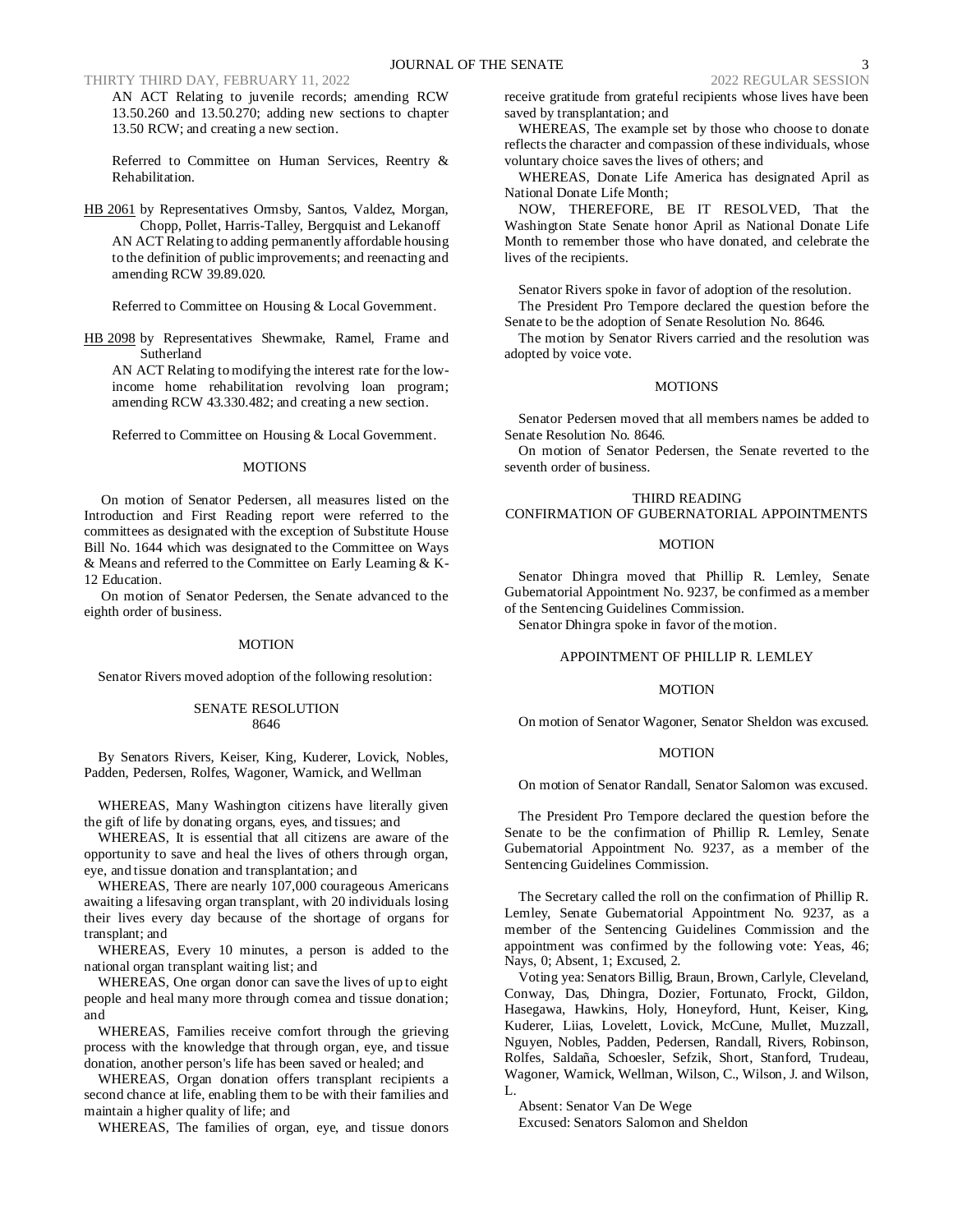Phillip R. Lemley, Senate Gubernatorial Appointment No. 9237, having received the constitutional majority was declared confirmed as a member of the Sentencing Guidelines Commission.

## MOTION

On motion of Senator Randall, Senator Van De Wege was excused.

## THIRD READING CONFIRMATION OF GUBERNATORIAL APPOINTMENTS

#### **MOTION**

Senator Hunt moved that Anna M. Franklin, Senate Gubernatorial Appointment No. 9200, be confirmed as a member of the Washington State Women's Commission.

Senator Hunt spoke in favor of the motion.

## APPOINTMENT OF ANNA M. FRANKLIN

### MOTION

#### On motion of Senator Wagoner, Senator Brown was excused.

The President Pro Tempore declared the question before the Senate to be the confirmation of Anna M. Franklin, Senate Gubernatorial Appointment No. 9200, as a member of the Washington State Women's Commission.

The Secretary called the roll on the confirmation of Anna M. Franklin, Senate Gubernatorial Appointment No. 9200, as a member of the Washington State Women's Commission and the appointment was confirmed by the following vote: Yeas, 46; Nays, 0; Absent, 0; Excused, 3.

Voting yea: Senators Billig, Braun, Brown, Carlyle, Cleveland, Conway, Das, Dhingra, Dozier, Fortunato, Frockt, Gildon, Hasegawa, Hawkins, Holy, Honeyford, Hunt, Keiser, King, Kuderer, Liias, Lovelett, Lovick, McCune, Mullet, Muzzall, Nguyen, Nobles, Padden, Pedersen, Randall, Rivers, Robinson, Rolfes, Saldaña, Schoesler, Sefzik, Short, Stanford, Trudeau, Wagoner, Warnick, Wellman, Wilson, C., Wilson, J. and Wilson, L.

Excused: Senators Salomon, Sheldon and Van De Wege

Anna M. Franklin, Senate Gubernatorial Appointment No. 9200, having received the constitutional majority was declared confirmed as a member of the Washington State Women's Commission.

# MOTION

On motion of Senator Pedersen, the Senate reverted to the sixth order of business.

### SECOND READING

SENATE BILL NO. 5575, by Senators Lovick, Robinson, Das, Liias, Nobles, Padden, Salomon, Stanford and Wellman

Adding additional superior court judges in Snohomish county.

#### **MOTIONS**

On motion of Senator Lovick, Substitute Senate Bill No. 5575

was substituted for Senate Bill No. 5575 and the substitute bill was placed on the second reading and read the second time.

On motion of Senator Lovick, the rules were suspended, Substitute Senate Bill No. 5575 was advanced to third reading, the second reading considered the third and the bill was placed on final passage.

Senators Lovick, Padden and Wagoner spoke in favor of passage of the bill.

#### MOTION

On motion of Senator Wagoner, Senator Brown was excused.

The President Pro Tempore declared the question before the Senate to be the final passage of Substitute Senate Bill No. 5575.

### ROLL CALL

The Secretary called the roll on the final passage of Substitute Senate Bill No. 5575 and the bill passed the Senate by the following vote: Yeas, 47; Nays, 0; Absent, 0; Excused, 2.

Voting yea: Senators Billig, Braun, Brown, Carlyle, Cleveland, Conway, Das, Dhingra, Dozier, Fortunato, Frockt, Gildon, Hasegawa, Hawkins, Holy, Honeyford, Hunt, Keiser, King, Kuderer, Liias, Lovelett, Lovick, McCune, Mullet, Muzzall, Nguyen, Nobles, Padden, Pedersen, Randall, Rivers, Robinson, Rolfes, Saldaña, Schoesler, Sefzik, Short, Stanford, Trudeau, Van De Wege, Wagoner, Warnick, Wellman, Wilson, C., Wilson, J. and Wilson, L.

Excused: Senators Salomon and Sheldon

SUBSTITUTE SENATE BILL NO. 5575, having received the constitutional majority, was declared passed. There being no objection, the title of the bill was ordered to stand as the title of the act.

#### SECOND READING

# SENATE BILL NO. 5616, by Senator Rolfes

Concerning accounts.

#### **MOTIONS**

On motion of Senator Rolfes, Second Substitute Senate Bill No. 5616 was substituted for Senate Bill No. 5616 and the substitute bill was placed on the second reading and read the second time.

On motion of Senator Rolfes, the rules were suspended, Second Substitute Senate Bill No. 5616 was advanced to third reading, the second reading considered the third and the bill was placed on final passage.

Senators Rolfes and Wilson, L. spoke in favor of passage of the bill.

## MOTION

On motion of Senator Wagoner, Senator Brown was excused.

The President Pro Tempore declared the question before the Senate to be the final passage of Second Substitute Senate Bill No. 5616.

## ROLL CALL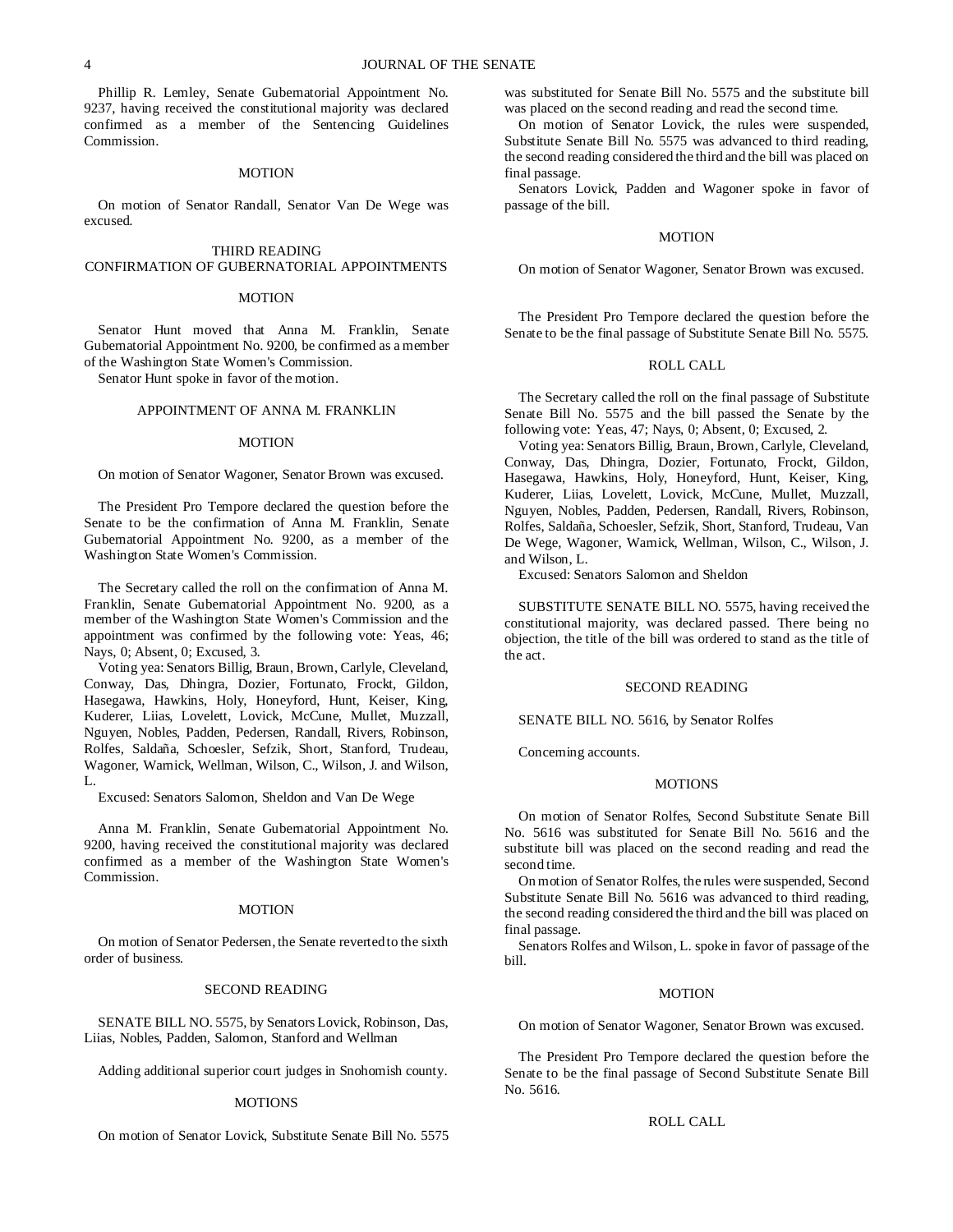The Secretary called the roll on the final passage of Second Substitute Senate Bill No. 5616 and the bill passed the Senate by the following vote: Yeas, 48; Nays, 0; Absent, 0; Excused, 1.

Voting yea: Senators Billig, Braun, Brown, Carlyle, Cleveland, Conway, Das, Dhingra, Dozier, Fortunato, Frockt, Gildon, Hasegawa, Hawkins, Holy, Honeyford, Hunt, Keiser, King, Kuderer, Liias, Lovelett, Lovick, McCune, Mullet, Muzzall, Nguyen, Nobles, Padden, Pedersen, Randall, Rivers, Robinson, Rolfes, Saldaña, Salomon, Schoesler, Sefzik, Short, Stanford, Trudeau, Van De Wege, Wagoner, Warnick, Wellman, Wilson, C., Wilson, J. and Wilson, L.

Excused: Senator Sheldon

SECOND SUBSTITUTE SENATE BILL NO. 5616, having received the constitutional majority, was declared passed. There being no objection, the title of the bill was ordered to stand as the title of the act.

## SECOND READING

SENATE BILL NO. 5726, by Senators Randall, Holy, Conway, Lovick, Nobles, Robinson, Rolfes and Wilson, C.

Concerning interruptive military service credit for members of the state retirement systems.

The measure was read the second time.

#### MOTION

On motion of Senator Randall, the rules were suspended, Senate Bill No. 5726 was advanced to third reading, the second reading considered the third and the bill was placed on final passage.

Senators Randall and Wilson, L. spoke in favor of passage of the bill.

The President Pro Tempore declared the question before the Senate to be the final passage of Senate Bill No. 5726.

## ROLL CALL

The Secretary called the roll on the final passage of Senate Bill No. 5726 and the bill passed the Senate by the following vote: Yeas, 49; Nays, 0; Absent, 0; Excused, 0.

Voting yea: Senators Billig, Braun, Brown, Carlyle, Cleveland, Conway, Das, Dhingra, Dozier, Fortunato, Frockt, Gildon, Hasegawa, Hawkins, Holy, Honeyford, Hunt, Keiser, King, Kuderer, Liias, Lovelett, Lovick, McCune, Mullet, Muzzall, Nguyen, Nobles, Padden, Pedersen, Randall, Rivers, Robinson, Rolfes, Saldaña, Salomon, Schoesler, Sefzik, Sheldon, Short, Stanford, Trudeau, Van De Wege, Wagoner, Warnick, Wellman, Wilson, C., Wilson, J. and Wilson, L.

SENATE BILL NO. 5726, having received the constitutional majority, was declared passed. There being no objection, the title of the bill was ordered to stand as the title of the act.

### SECOND READING

SENATE BILL NO. 5782, by Senators Conway, Hunt and Randall

Concerning the defense community compatibility account.

The measure was read the second time.

#### MOTION

On motion of Senator Conway, the rules were suspended, Senate Bill No. 5782 was advanced to third reading, the second reading considered the third and the bill was placed on final passage.

Senators Conway and Wilson, L. spoke in favor of passage of the bill.

The President Pro Tempore declared the question before the Senate to be the final passage of Senate Bill No. 5782.

# ROLL CALL

The Secretary called the roll on the final passage of Senate Bill No. 5782 and the bill passed the Senate by the following vote: Yeas, 49; Nays, 0; Absent, 0; Excused, 0.

Voting yea: Senators Billig, Braun, Brown, Carlyle, Cleveland, Conway, Das, Dhingra, Dozier, Fortunato, Frockt, Gildon, Hasegawa, Hawkins, Holy, Honeyford, Hunt, Keiser, King, Kuderer, Liias, Lovelett, Lovick, McCune, Mullet, Muzzall, Nguyen, Nobles, Padden, Pedersen, Randall, Rivers, Robinson, Rolfes, Saldaña, Salomon, Schoesler, Sefzik, Sheldon, Short, Stanford, Trudeau, Van De Wege, Wagoner, Warnick, Wellman, Wilson, C., Wilson, J. and Wilson, L.

SENATE BILL NO. 5782, having received the constitutional majority, was declared passed. There being no objection, the title of the bill was ordered to stand as the title of the act.

#### SECOND READING

SENATE BILL NO. 5946, by Senators Mullet and Nguyen

Protecting consumers from the discontinuance of the London interbank offered rate.

#### MOTIONS

On motion of Senator Mullet, Substitute Senate Bill No. 5946 was substituted for Senate Bill No. 5946 and the substitute bill was placed on the second reading and read the second time.

On motion of Senator Mullet, the rules were suspended, Substitute Senate Bill No. 5946 was advanced to third reading, the second reading considered the third and the bill was placed on final passage.

Senators Mullet, Dozier and Hasegawa spoke in favor of passage of the bill.

The President Pro Tempore declared the question before the Senate to be the final passage of Substitute Senate Bill No. 5946.

# ROLL CALL

The Secretary called the roll on the final passage of Substitute Senate Bill No. 5946 and the bill passed the Senate by the following vote: Yeas, 49; Nays, 0; Absent, 0; Excused, 0.

Voting yea: Senators Billig, Braun, Brown, Carlyle, Cleveland, Conway, Das, Dhingra, Dozier, Fortunato, Frockt, Gildon, Hasegawa, Hawkins, Holy, Honeyford, Hunt, Keiser, King, Kuderer, Liias, Lovelett, Lovick, McCune, Mullet, Muzzall, Nguyen, Nobles, Padden, Pedersen, Randall, Rivers, Robinson, Rolfes, Saldaña, Salomon, Schoesler, Sefzik, Sheldon, Short,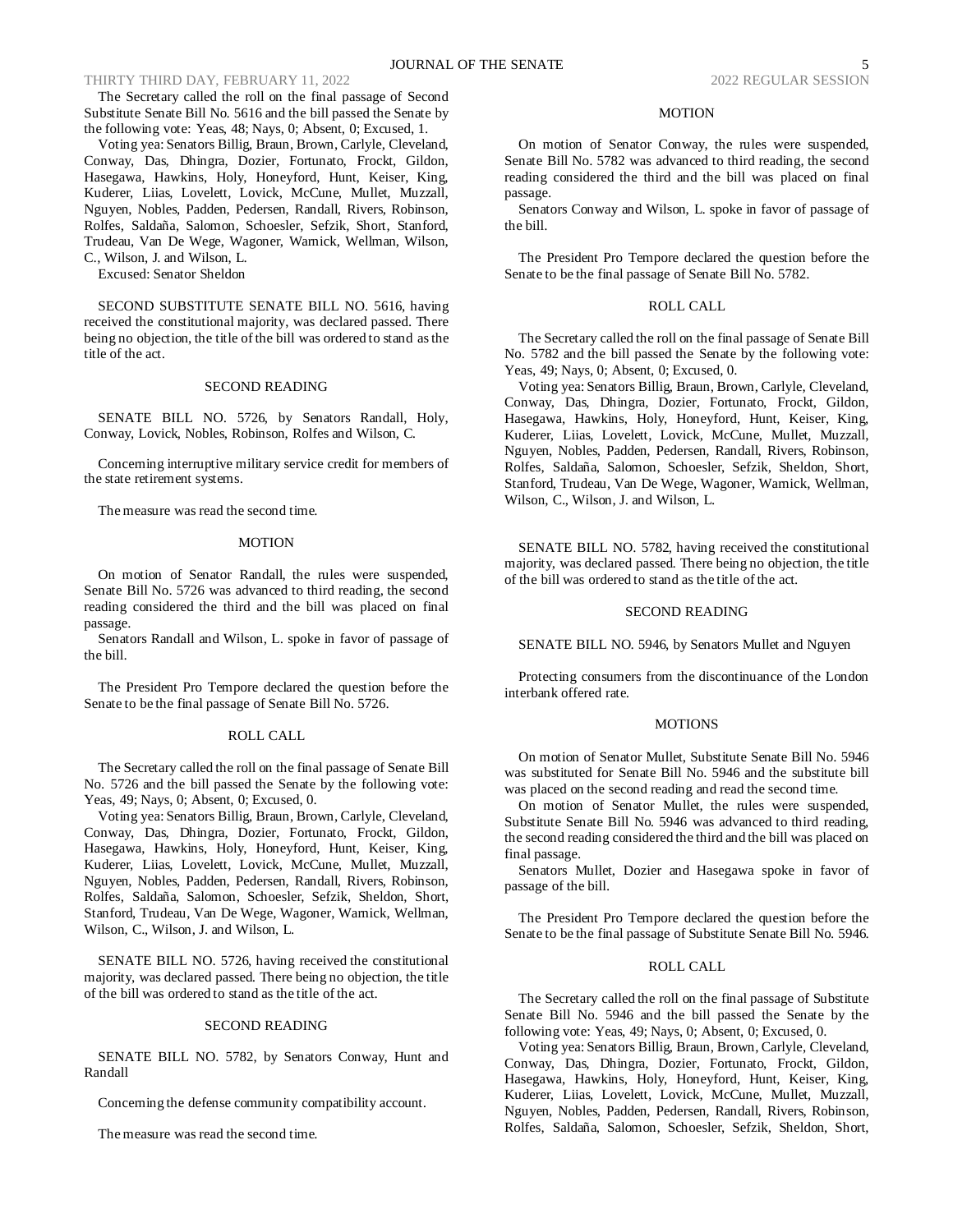Stanford, Trudeau, Van De Wege, Wagoner, Warnick, Wellman, Wilson, C., Wilson, J. and Wilson, L.

SUBSTITUTE SENATE BILL NO. 5946, having received the constitutional majority, was declared passed. There being no objection, the title of the bill was ordered to stand as the title of the act.

### **MOTION**

At 11:04 a.m., on motion of Senator Pedersen, the Senate was declared to be at ease subject to the call of the President.

# AFTERNOON SESSION

The Senate was called to order at 1:51 p.m. by President Pro Tempore.

#### MOTION

On motion of Senator Pedersen, the Senate advanced to the seventh order of business.

# THIRD READING CONFIRMATION OF GUBERNATORIAL APPOINTMENTS

## MOTION

Senator Wellman moved that Kevin K. Wang, Senate Gubernatorial Appointment No. 9255, be confirmed as a member of the State Board of Education.

Senators Wellman and Nguyen spoke in favor of passage of the motion.

## APPOINTMENT OF KEVIN K. WANG

The President Pro Tempore declared the question before the Senate to be the confirmation of Kevin K. Wang, Senate Gubernatorial Appointment No. 9255, as a member of the State Board of Education.

The Secretary called the roll on the confirmation of Kevin K. Wang, Senate Gubernatorial Appointment No. 9255, as a member of the State Board of Education and the appointment was confirmed by the following vote: Yeas, 49; Nays, 0; Absent, 0; Excused, 0.

Voting yea: Senators Billig, Braun, Brown, Carlyle, Cleveland, Conway, Das, Dhingra, Dozier, Fortunato, Frockt, Gildon, Hasegawa, Hawkins, Holy, Honeyford, Hunt, Keiser, King, Kuderer, Liias, Lovelett, Lovick, McCune, Mullet, Muzzall, Nguyen, Nobles, Padden, Pedersen, Randall, Rivers, Robinson, Rolfes, Saldaña, Salomon, Schoesler, Sefzik, Sheldon, Short, Stanford, Trudeau, Van De Wege, Wagoner, Warnick, Wellman, Wilson, C., Wilson, J. and Wilson, L.

Kevin K. Wang, Senate Gubernatorial Appointment No. 9255, having received the constitutional majority was declared confirmed as a member of the State Board of Education.

### THIRD READING

# CONFIRMATION OF GUBERNATORIAL APPOINTMENTS

## MOTION

Senator Randall moved that Chelsea Mason, Senate Gubernatorial Appointment No. 9070, be confirmed as a member

of the State Board for Community and Technical Colleges. Senator Gildon spoke in favor of the motion.

# APPOINTMENT OF CHELSEA MASON

The President Pro Tempore declared the question before the Senate to be the confirmation of Chelsea Mason, Senate Gubernatorial Appointment No. 9070, as a member of the State Board for Community and Technical Colleges.

The Secretary called the roll on the confirmation of Chelsea Mason, Senate Gubernatorial Appointment No. 9070, as a member of the State Board for Community and Technical Colleges and the appointment was confirmed by the following vote: Yeas, 49; Nays, 0; Absent, 0; Excused, 0.

Voting yea: Senators Billig, Braun, Brown, Carlyle, Cleveland, Conway, Das, Dhingra, Dozier, Fortunato, Frockt, Gildon, Hasegawa, Hawkins, Holy, Honeyford, Hunt, Keiser, King, Kuderer, Liias, Lovelett, Lovick, McCune, Mullet, Muzzall, Nguyen, Nobles, Padden, Pedersen, Randall, Rivers, Robinson, Rolfes, Saldaña, Salomon, Schoesler, Sefzik, Sheldon, Short, Stanford, Trudeau, Van De Wege, Wagoner, Warnick, Wellman, Wilson, C., Wilson, J. and Wilson, L.

Chelsea Mason, Senate Gubernatorial Appointment No. 9070, having received the constitutional majority was declared confirmed as a member of the State Board for Community and Technical Colleges.

### MOTION

On motion of Senator Pedersen, the Senate reverted to the sixth order of business.

## SECOND READING

SENATE BILL NO. 5853, by Senators Billig, Liias, Kuderer, Lovick, Saldaña and Wilson, C.

Establishing a limited project regarding leasing certain department of transportation property in order to remedy past impacts to historically marginalized populations.

## **MOTIONS**

On motion of Senator Billig, Substitute Senate Bill No. 5853 was substituted for Senate Bill No. 5853 and the substitute bill was placed on the second reading and read the second time.

Senator Billig moved that the following floor amendment no. 1078 by Senator Billig be adopted:

On page 2, line 24, after "to", strike all material through "commerce" on line 26, and insert "a community-based nonprofit corporation or the department of commerce"

On page 3, after line 4, insert the following:

"(d) The parties identified in (a) of this subsection must provide updates, to the extent practicable, to the City of Spokane and the City of Spokane Valley when any significant actions are taken related to the agreements and activities authorized under this section."

Senators Billig and King spoke in favor of adoption of the amendment.

The President declared the question before the Senate to be the adoption of floor amendment no. 1078 by Senator Billig on page 2, line 24 to Substitute Senate Bill No. 5853.

The motion by Senator Billig carried and floor amendment no.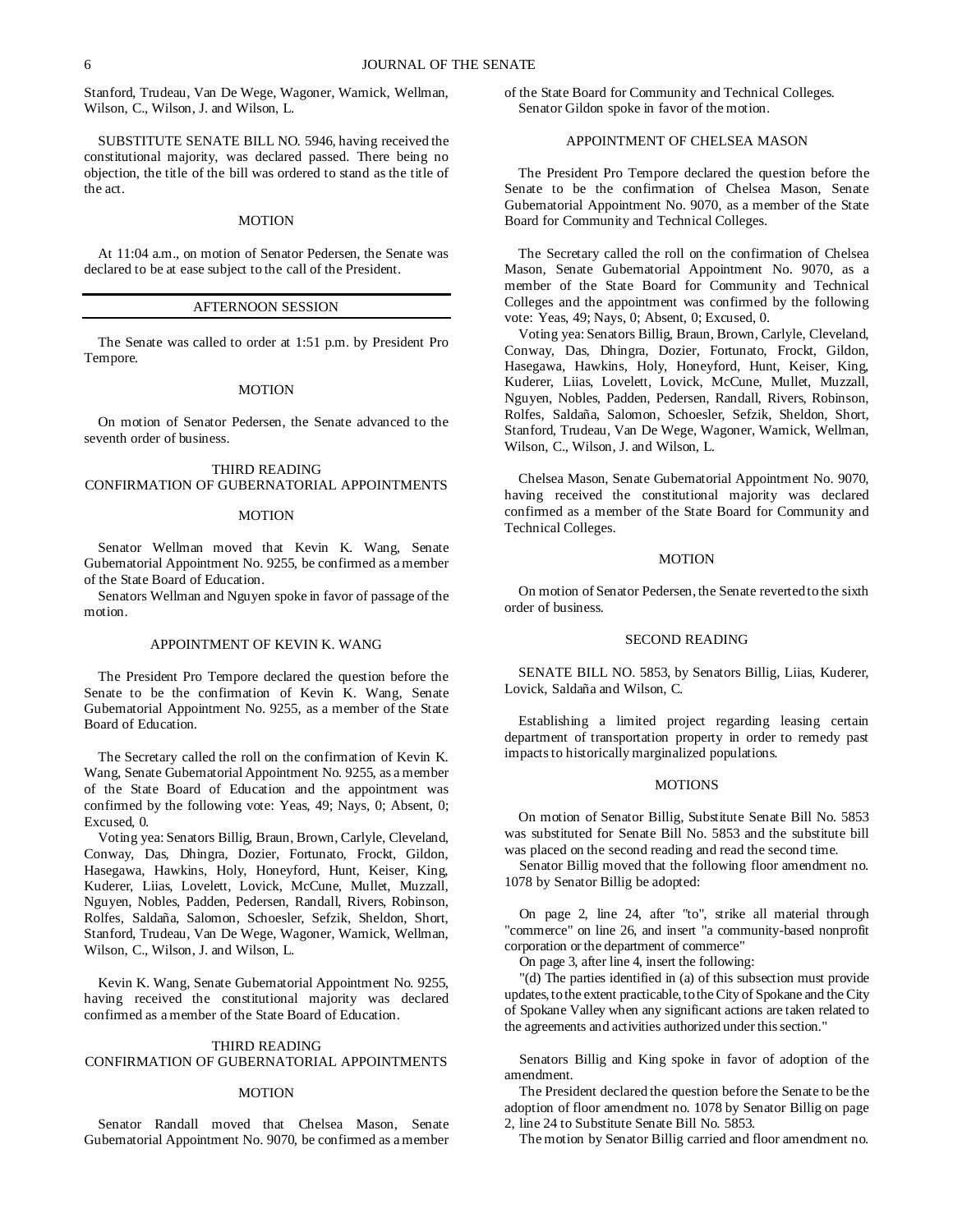THIRTY THIRD DAY, FEBRUARY 11, 2022 2022 2022 REGULAR SESSION 1078 was adopted by voice vote.

## WITHDRAWAL OF AMENDMENT

On motion of Senator Holy and without objection, floor amendment no. 1042 by Senator Holy on page 2, line 37 to Substitute Senate Bill No. 5853 was withdrawn.

## MOTION

On motion of Senator Billig, the rules were suspended, Engrossed Substitute Senate Bill No. 5853 was advanced to third reading, the second reading considered the third and the bill was placed on final passage.

Senators Billig, King and Padden spoke in favor of passage of the bill.

The President Pro Tempore declared the question before the Senate to be the final passage of Engrossed Substitute Senate Bill No. 5853.

## ROLL CALL

The Secretary called the roll on the final passage of Engrossed Substitute Senate Bill No. 5853 and the bill passed the Senate by the following vote: Yeas, 49; Nays, 0; Absent, 0; Excused, 0.

Voting yea: Senators Billig, Braun, Brown, Carlyle, Cleveland, Conway, Das, Dhingra, Dozier, Fortunato, Frockt, Gildon, Hasegawa, Hawkins, Holy, Honeyford, Hunt, Keiser, King, Kuderer, Liias, Lovelett, Lovick, McCune, Mullet, Muzzall, Nguyen, Nobles, Padden, Pedersen, Randall, Rivers, Robinson, Rolfes, Saldaña, Salomon, Schoesler, Sefzik, Sheldon, Short, Stanford, Trudeau, Van De Wege, Wagoner, Warnick, Wellman, Wilson, C., Wilson, J. and Wilson, L.

ENGROSSED SUBSTITUTE SENATE BILL NO. 5853, having received the constitutional majority, was declared passed. There being no objection, the title of the bill was ordered to stand as the title of the act.

#### SECOND READING

SENATE BILL NO. 5528, by Senators Pedersen, Liias and Hawkins

Concerning the imposition of additive revenue sources within a regional transit authority area.

#### MOTIONS

On motion of Senator Pedersen, Substitute Senate Bill No. 5528 was substituted for Senate Bill No. 5528 and the substitute bill was placed on the second reading and read the second time.

Revised for 1st Substitute: Concerning the imposition of supplemental revenue sources within a regional transit authority area.

On motion of Senator Pedersen, the rules were suspended, Substitute Senate Bill No. 5528 was advanced to third reading, the second reading considered the third and the bill was placed on final passage.

Senator Pedersen spoke in favor of passage of the bill. Senator King spoke against passage of the bill.

The President Pro Tempore declared the question before the Senate to be the final passage of Substitute Senate Bill No. 5528.

# ROLL CALL

The Secretary called the roll on the final passage of Substitute Senate Bill No. 5528 and the bill passed the Senate by the following vote: Yeas, 28; Nays, 21; Absent, 0; Excused, 0.

Voting yea: Senators Billig, Carlyle, Cleveland, Das, Dhingra, Frockt, Hawkins, Hunt, Keiser, Kuderer, Liias, Lovelett, Lovick, Mullet, Nguyen, Nobles, Pedersen, Randall, Robinson, Rolfes, Saldaña, Salomon, Sheldon, Stanford, Trudeau, Van De Wege, Wellman and Wilson, C.

Voting nay: Senators Braun, Brown, Conway, Dozier, Fortunato, Gildon, Hasegawa, Holy, Honeyford, King, McCune, Muzzall, Padden, Rivers, Schoesler, Sefzik, Short, Wagoner, Warnick, Wilson, J. and Wilson, L.

SUBSTITUTE SENATE BILL NO. 5528, having received the constitutional majority, was declared passed. There being no objection, the title of the bill was ordered to stand as the title of the act.

## SECOND READING

SENATE BILL NO. 5907, by Senators Wilson, J., Lovick, Fortunato, Lovelett, Randall, Saldaña, Stanford and Wilson, L.

Concerning roadside safety measures and public awareness of emergency vehicles providing roadside assistance.

### **MOTIONS**

On motion of Senator Wilson, J., Substitute Senate Bill No. 5907 was substituted for Senate Bill No. 5907 and the substitute bill was placed on the second reading and read the second time.

Revised for 1st Substitute: Concerning roadside safety measures.

On motion of Senator Wilson, J., the rules were suspended, Substitute Senate Bill No. 5907 was advanced to third reading, the second reading considered the third and the bill was placed on final passage.

Senators Wilson, J. and Liias spoke in favor of passage of the bill.

The President Pro Tempore declared the question before the Senate to be the final passage of Substitute Senate Bill No. 5907.

## ROLL CALL

The Secretary called the roll on the final passage of Substitute Senate Bill No. 5907 and the bill passed the Senate by the following vote: Yeas, 49; Nays, 0; Absent, 0; Excused, 0.

Voting yea: Senators Billig, Braun, Brown, Carlyle, Cleveland, Conway, Das, Dhingra, Dozier, Fortunato, Frockt, Gildon, Hasegawa, Hawkins, Holy, Honeyford, Hunt, Keiser, King, Kuderer, Liias, Lovelett, Lovick, McCune, Mullet, Muzzall, Nguyen, Nobles, Padden, Pedersen, Randall, Rivers, Robinson, Rolfes, Saldaña, Salomon, Schoesler, Sefzik, Sheldon, Short, Stanford, Trudeau, Van De Wege, Wagoner, Warnick, Wellman, Wilson, C., Wilson, J. and Wilson, L.

SUBSTITUTE SENATE BILL NO. 5907, having received the constitutional majority, was declared passed. There being no objection, the title of the bill was ordered to stand as the title of the act.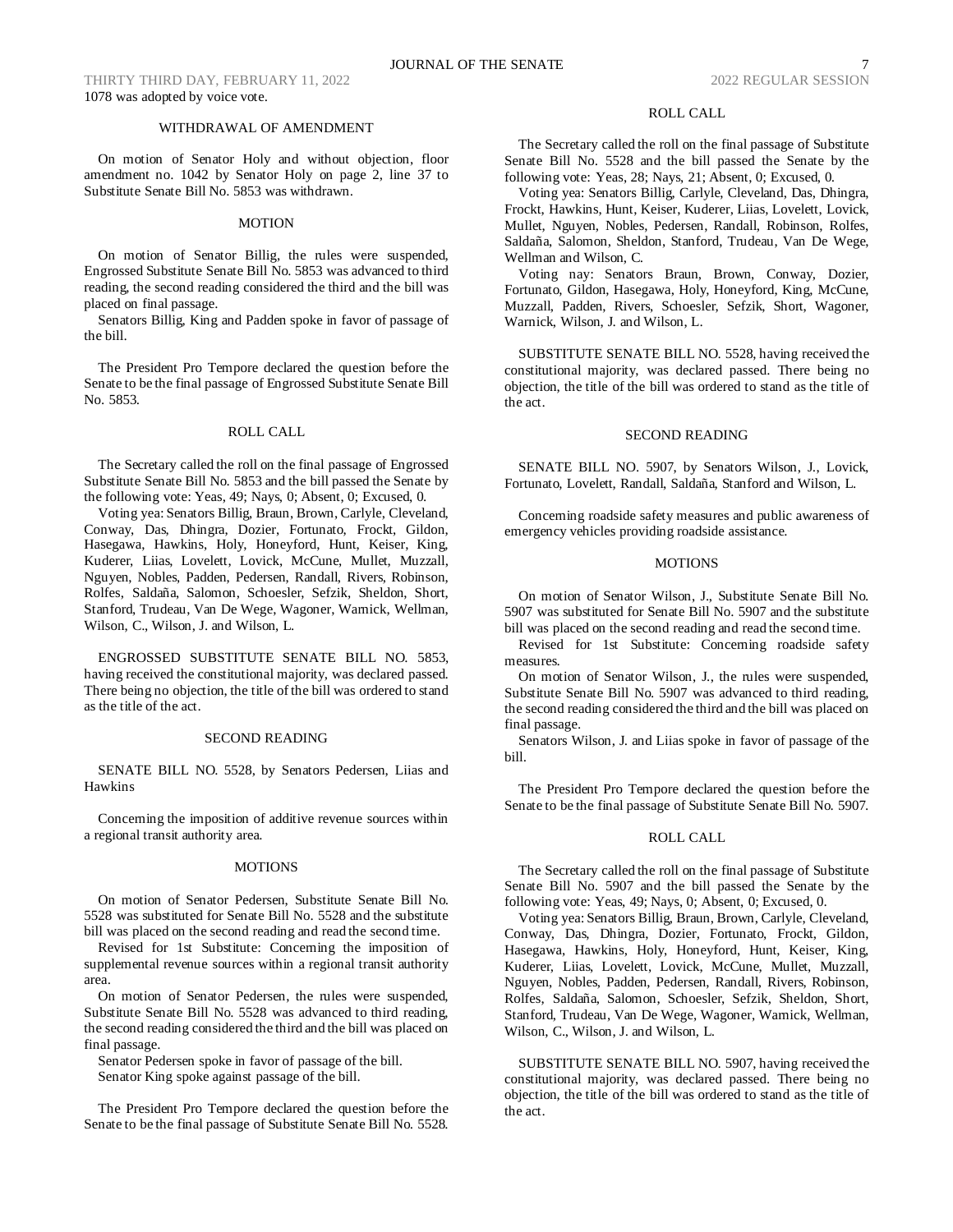# SECOND READING

SENATE BILL NO. 5875, by Senators Nguyen, Lovelett, Lovick, Nobles, Stanford and Wilson, C.

Adding employees employed by the department of licensing who are assigned to review, process, approve, and issue driver licenses to the definition of frontline employees under the health emergency labor standards act.

The measure was read the second time.

#### MOTION

On motion of Senator Nguyen, the rules were suspended, Senate Bill No. 5875 was advanced to third reading, the second reading considered the third and the bill was placed on final passage.

Senators Nguyen and Conway spoke in favor of passage of the bill.

Senators King and Wagoner spoke against passage of the bill.

The President Pro Tempore declared the question before the Senate to be the final passage of Senate Bill No. 5875.

## ROLL CALL

The Secretary called the roll on the final passage of Senate Bill No. 5875 and the bill passed the Senate by the following vote: Yeas, 28; Nays, 21; Absent, 0; Excused, 0.

Voting yea: Senators Billig, Carlyle, Cleveland, Conway, Das, Dhingra, Frockt, Hasegawa, Hunt, Keiser, Kuderer, Liias, Lovelett, Lovick, Mullet, Nguyen, Nobles, Pedersen, Randall, Robinson, Rolfes, Saldaña, Salomon, Stanford, Trudeau, Van De Wege, Wellman and Wilson, C.

Voting nay: Senators Braun, Brown, Dozier, Fortunato, Gildon, Hawkins, Holy, Honeyford, King, McCune, Muzzall, Padden, Rivers, Schoesler, Sefzik, Sheldon, Short, Wagoner, Warnick, Wilson, J. and Wilson, L.

SENATE BILL NO. 5875, having received the constitutional majority, was declared passed. There being no objection, the title of the bill was ordered to stand as the title of the act.

### SECOND READING

SENATE BILL NO. 5842, by Senators Carlyle, Liias, Das, Nguyen and Nobles

Concerning state laws that address climate change.

### MOTION

On motion of Senator Carlyle, Second Substitute Senate Bill No. 5842 was substituted for Senate Bill No. 5842 and the substitute bill was placed on the second reading and read the second time.

## MOTION

Senator Short moved that the following floor amendment no. 1087 by Senator Short be adopted:

On page 3, beginning on line 32, after "period" strike all material through "jurisdictions." on line 34 and insert ". The department shall allow flexibility in the number of compliance instruments transferred annually to account for year-to-year variables that affect actual annual emissions including, but not limited to, weather abnormalities and annual variations in the availability of hydropower. The rule developed under this subsection must not require covered or opt-in entities to transfer allowances in an amount that exceeds the covered or opt-in entities' actual emissions."

Senators Short and Honeyford spoke in favor of adoption of the amendment.

Senator Carlyle spoke against adoption of the amendment.

The President Pro Tempore declared the question before the Senate to be the adoption of floor amendment no. 1087 by Senator Short on page 3, line 32 to Second Substitute Senate Bill No. 5842.

The motion by Senator Short did not carry and floor amendment no. 1087 was not adopted by voice vote.

#### WITHDRAWAL OF AMENDMENT

On motion of Senator Braun and without objection, floor amendment no. 1085 by Senator Braun on page 4, line 11 to Second Substitute Senate Bill No. 5842 was withdrawn.

### **MOTION**

Senator Short moved that the following floor amendment no. 1088 by Senator Short be adopted:

On page 9, beginning on line 29, after "enforce a" strike all material through "program" on line 37 and insert "program that regulates greenhouse gas emissions from a stationary source except as provided in this chapter or as otherwise required to implement a federal statute, rule, or program. This subsection may not be construed to affect other state statutes as they existed on the effective date of this section. However, the legislature intends to examine whether other state programs unnecessarily regulate greenhouse gas emissions that are also covered under this chapter. By December 1, 2022, the department shall report to the legislature on whether other state programs including, but not limited to, chapters 19.27A, 19.280, 19.285, 19.405, 35.92, 36.01, 36.70A, 36.165, 43.21C, 43.21F, 54.16, 70A.15, 70A.45, 70A.60, 70A.535, 80.04, 80.28, 80.70, 80.80, and 81.88 RCW regulate greenhouse gas emissions from stationary sources where such emissions are also covered under this chapter"

On page 9, line 38, after "WAC" insert "and the department shall repeal chapter 173-442 WAC"

Senator Short spoke in favor of adoption of the amendment. Senator Carlyle spoke against adoption of the amendment.

The President Pro Tempore declared the question before the Senate to be the adoption of floor amendment no. 1088 by Senator Short on page 9, line 29 to Second Substitute Senate Bill No. 5842.

The motion by Senator Short did not carry and floor amendment no. 1088 was not adopted by voice vote.

## MOTION

Senator Schoesler moved that the following floor amendment no. 1093 by Senator Schoesler be adopted:

On page 9, beginning on line 29, after "enforce a" strike all material through "program" on line 37 and insert "program that regulates greenhouse gas emissions from a stationary source except as provided in this chapter or as otherwise required to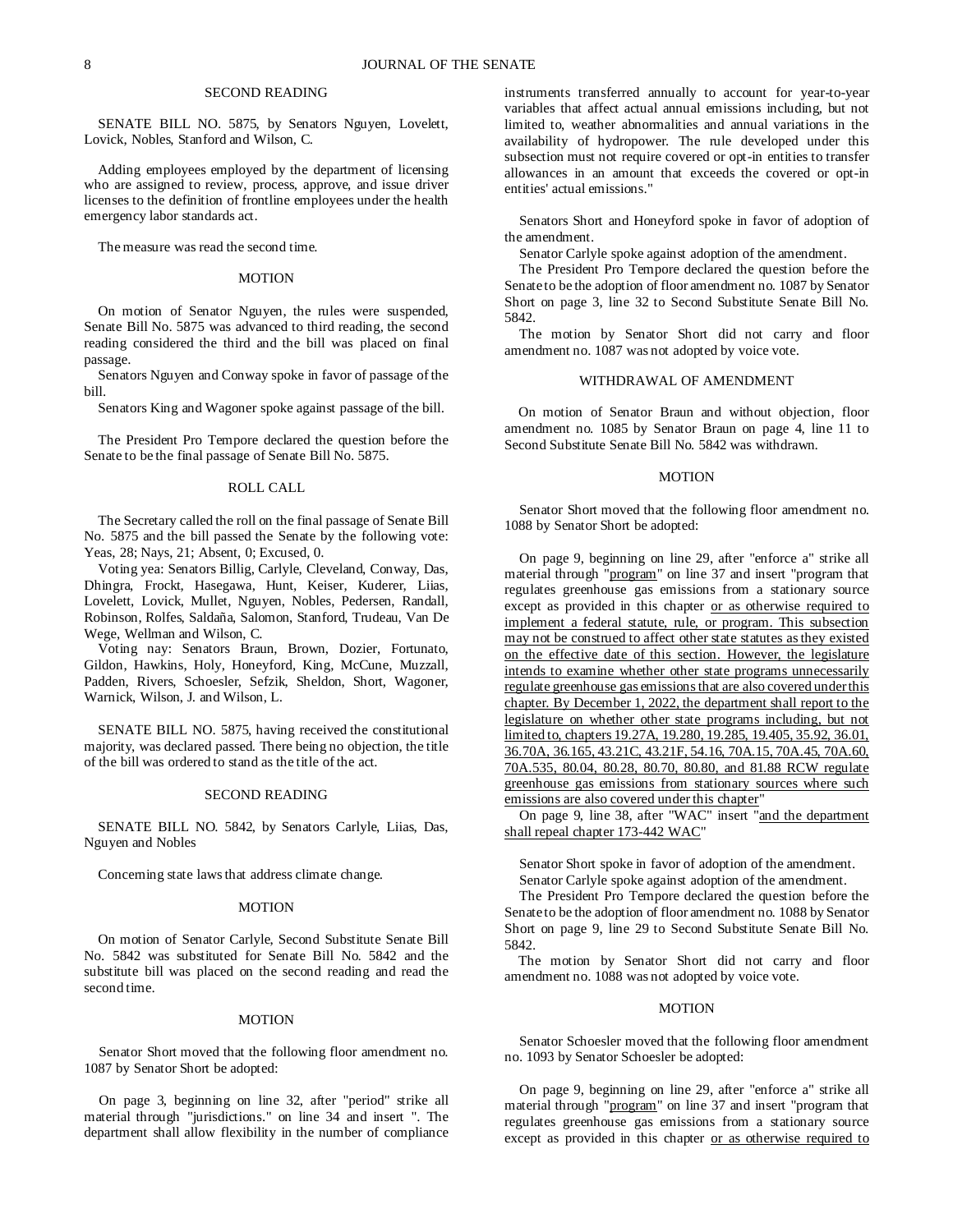# THIRTY THIRD DAY, FEBRUARY 11, 2022 2022 2022 REGULAR SESSION implement a federal statute, rule, or program"

Senator Schoesler spoke in favor of adoption of the amendment.

Senator Carlyle spoke against adoption of the amendment.

The President Pro Tempore declared the question before the Senate to be the adoption of floor amendment no. 1093 by Senator Schoesler on page 9, line 29 to Second Substitute Senate Bill No. 5842.

The motion by Senator Schoesler did not carry and floor amendment no. 1093 was not adopted by voice vote.

## MOTION

Senator Short moved that the following floor amendment no. 1089 by Senator Short be adopted:

On page 9, line 38, after "WAC" insert ", and the department shall repeal chapter 173-442 WAC"

Senators Short and Carlyle spoke in favor of adoption of the amendment.

The President Pro Tempore declared the question before the Senate to be the adoption of floor amendment no. 1089 by Senator Short on page 9, line 38 to Second Substitute Senate Bill No. 5842.

The motion by Senator Short carried and floor amendment no. 1089 was adopted by voice vote.

### MOTION

Senator Carlyle moved that the following floor amendment no. 1031 by Senator Carlyle be adopted:

On page 10, beginning on line 1, strike all of section 5

Renumber the remaining sections consecutively and correct any internal references accordingly.

On page 1, line 4 of the title, after "adding" strike "new sections" and insert "a new section"

Senators Carlyle and Short spoke in favor of adoption of the amendment.

The President Pro Tempore declared the question before the Senate to be the adoption of floor amendment no. 1031 by Senator Carlyle on page 10, line 1 to Second Substitute Senate Bill No. 5842.

The motion by Senator Carlyle carried and floor amendment no. 1031 was adopted by voice vote.

#### MOTION

Senator Short moved that the following floor amendment no. 1090 by Senator Short be adopted:

On page 30, after line 26, insert the following:

"**Sec. 13.** RCW 70A.65.170 and 2021 c 316 s 19 are each amended to read as follows:

(1) The department shall adopt by rule the protocols for establishing offset projects and securing offset credits that may be used to meet a portion of a covered or opt-in entity's compliance obligation under chapter 316, Laws of 2021. The protocols adopted by the department under this section must align with the policies of the state established under RCW 70A.45.090 and 70A.45.100.

(2) Offset projects must:

(a) Provide direct environmental benefits to the state or be located in a jurisdiction with which Washington has entered into a linkage agreement;

(b) Result in greenhouse gas reductions or removals that:

(i) Are real, permanent, quantifiable, verifiable, and enforceable; and

(ii) Are in addition to greenhouse gas emission reductions or removals otherwise required by law and other greenhouse gas emission reductions or removals that would otherwise occur; and

(c) Have been certified by a recognized registry  $((a$ fter July 25, 2021, or within two years prior to July 25, 2021)).

(3)(a) A total of no more than five percent of a covered or optin entity's compliance obligation during the first compliance period may be met by transferring offset credits. During these years, at least 50 percent of a covered or opt-in entity's compliance obligation satisfied by offset credits must be sourced from offset projects that provide direct environmental benefits in the state.

(b) A total of no more than four percent of a covered or opt-in entity's compliance obligation during the second compliance period may be met by transferring offset credits. During these years, at least 75 percent of a covered or opt-in entity's compliance obligation satisfied by offset credits must be sourced from offset projects that provide direct environmental benefits in the state. The department may reduce the 75 percent requirement if it determines there is not sufficient offset supply in the state to meet offset demand during the second compliance period.

(c) The limits in (a) and (b) of this subsection may be modified by rule as adopted by the department when appropriate to ensure achievement of the proportionate share of statewide emissions limits established in RCW 70A.45.020 and to provide for alignment with other jurisdictions to which the state has linked.

(d) The limits in (a) and (b) of this subsection may be reduced for a specific covered or opt-in entity if the department determines, in consultation with the environmental justice council, that the covered or opt-in entity has or is likely to:

(i) Contribute substantively to cumulative air pollution burden in an overburdened community as determined by criteria established by the department, in consultation with the environmental justice council; or

(ii) Violate any permits required by any federal, state, or local air pollution control agency where the violation may result in an increase in emissions.

(e) An offset project on federally recognized tribal land does not count against the offset credit limits described in (a) and (b) of this subsection. No more than three percent of a covered or optin entity's compliance obligation may be met by transferring offset credits from projects on federally recognized tribal land during the first compliance period. No more than two percent of a covered or opt-in entity's compliance obligation may be met by transferring offset credits from projects on federally recognized tribal land during the second compliance period.

(4) In adopting protocols governing offset projects and covered and opt-in entities' use of offset credits, the department shall:

(a) Take into consideration standards, rules, or protocols for offset projects and offset credits established by other states, provinces, and countries with programs comparable to the program established in this chapter;

(b) Encourage opportunities for the development of offset projects in this state by adopting offset protocols that may include, but need not be limited to, protocols that make use of aggregation or other mechanisms to reduce transaction costs related to the development of offset projects and that support the development of carbon dioxide removal projects;

(c) Adopt a process for monitoring and invalidating offset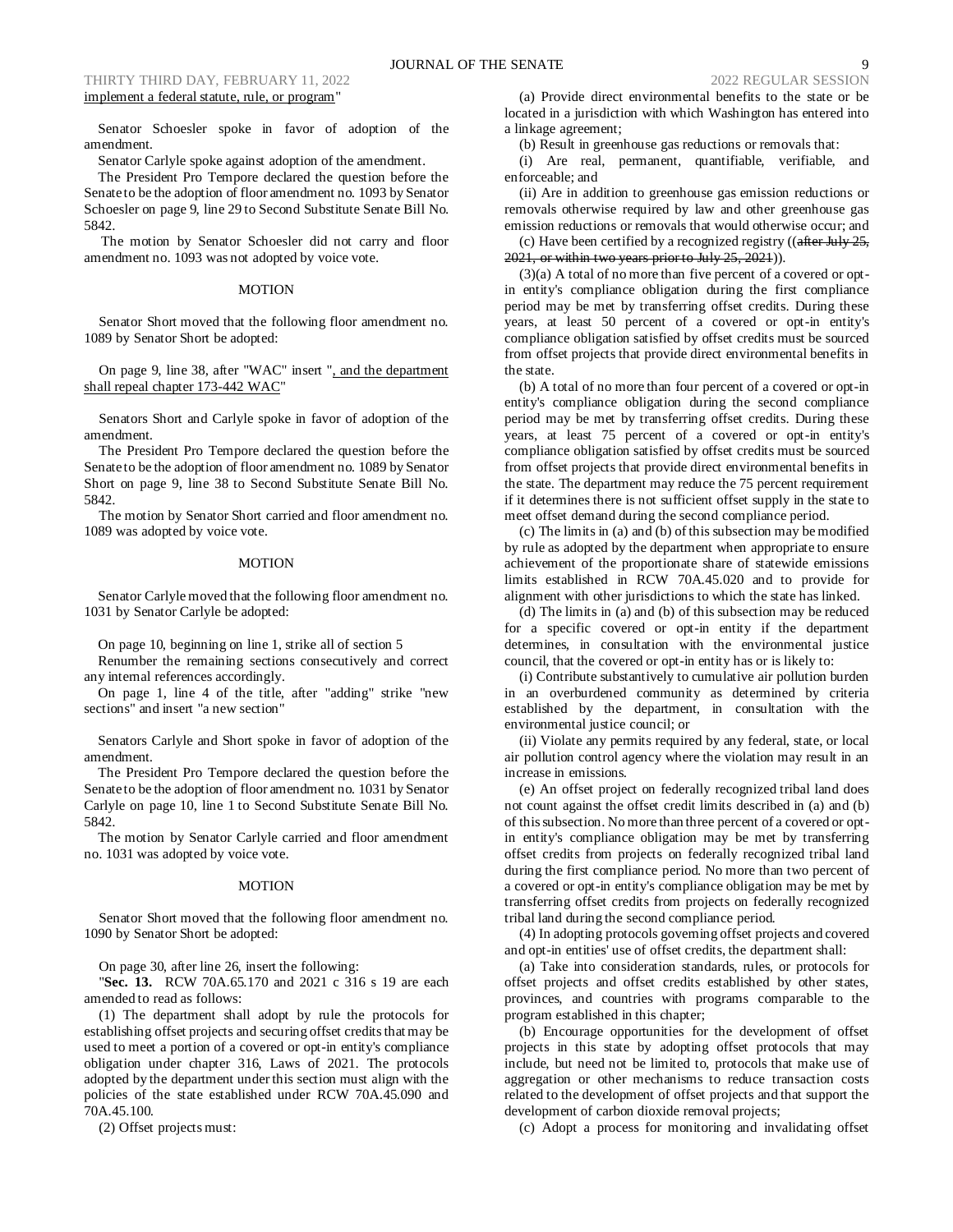credits as necessary to ensure the credit reflects emission reductions or removals that continue to meet the standards required by subsection (1) of this section. If an offset credit is invalidated, the covered or opt-in entity must, within six months of the invalidation, transfer replacement credits or allowances to meet its compliance obligation. Failure to transfer the required credits or allowances is a violation subject to penalties as provided in RCW 70A.65.200; and

(d) Make use of aggregation or other mechanisms, including cost-effective inventory and monitoring provisions, to increase the development of offset and carbon removal projects by landowners across the broadest possible variety of types and sizes of lands, including lands owned by small forestland owners.

(5) Any offset credits used  $((\frac{may not}{) must})$ 

(a) Not be in addition to or allow for an increase in the emissions limits established under RCW 70A.45.020, as reflected in the annual allowance budgets developed under RCW 70A.65.070;

(b) Have been issued for reporting periods wholly after the effective date of this section or within two years prior to the effective date of this section; and

(c) Be consistent with offset protocols adopted by the department.

(6) The offset credit must be registered and tracked as a compliance instrument.

(7) Beginning in 2031, the limits established in subsection (3) of this section apply unless modified by rule as adopted by the department after a public consultation process."

On page 1, beginning on line 3 of the title, after "70A.65.010," strike "and 70A.65.140" and insert "70A.65.140, and 70A.65.170"

Senators Short and Carlyle spoke in favor of adoption of the amendment.

The President Pro Tempore declared the question before the Senate to be the adoption of floor amendment no. 1090 by Senator Short on page 30, after line 26 to Second Substitute Senate Bill No. 5842.

The motion by Senator Short carried and floor amendment no. 1090 was adopted by voice vote.

## MOTION

On motion of Senator Carlyle, the rules were suspended, Engrossed Second Substitute Senate Bill No. 5842 was advanced to third reading, the second reading considered the third and the bill was placed on final passage.

Senator Carlyle spoke in favor of passage of the bill. Senator Short spoke against passage of the bill.

The President Pro Tempore declared the question before the Senate to be the final passage of Engrossed Second Substitute Senate Bill No. 5842.

# ROLL CALL

The Secretary called the roll on the final passage of Engrossed Second Substitute Senate Bill No. 5842 and the bill passed the Senate by the following vote: Yeas, 29; Nays, 20; Absent, 0; Excused, 0.

Voting yea: Senators Billig, Carlyle, Cleveland, Conway, Das, Dhingra, Frockt, Hasegawa, Hunt, Keiser, Kuderer, Liias, Lovelett, Lovick, Mullet, Nguyen, Nobles, Pedersen, Randall, Robinson, Rolfes, Saldaña, Salomon, Sheldon, Stanford, Trudeau, Van De Wege, Wellman and Wilson, C.

Voting nay: Senators Braun, Brown, Dozier, Fortunato,

Gildon, Hawkins, Holy, Honeyford, King, McCune, Muzzall, Padden, Rivers, Schoesler, Sefzik, Short, Wagoner, Warnick, Wilson, J. and Wilson, L.

ENGROSSED SECOND SUBSTITUTE SENATE BILL NO. 5842, having received the constitutional majority, was declared passed. There being no objection, the title of the bill was ordered to stand as the title of the act.

#### SECOND READING

SENATE BILL NO. 5746, by Senators Warnick, Nobles and Stanford

Concerning drought preparedness, response, and funding.

## **MOTIONS**

On motion of Senator Warnick, Second Substitute Senate Bill No. 5746 was substituted for Senate Bill No. 5746 and the substitute bill was placed on the second reading and read the second time.

On motion of Senator Warnick, the rules were suspended, Second Substitute Senate Bill No. 5746 was advanced to third reading, the second reading considered the third and the bill was placed on final passage.

Senators Warnick, Sefzik and Honeyford spoke in favor of passage of the bill.

The President Pro Tempore declared the question before the Senate to be the final passage of Second Substitute Senate Bill No. 5746.

## ROLL CALL

The Secretary called the roll on the final passage of Second Substitute Senate Bill No. 5746 and the bill passed the Senate by the following vote: Yeas, 49; Nays, 0; Absent, 0; Excused, 0.

Voting yea: Senators Billig, Braun, Brown, Carlyle, Cleveland, Conway, Das, Dhingra, Dozier, Fortunato, Frockt, Gildon, Hasegawa, Hawkins, Holy, Honeyford, Hunt, Keiser, King, Kuderer, Liias, Lovelett, Lovick, McCune, Mullet, Muzzall, Nguyen, Nobles, Padden, Pedersen, Randall, Rivers, Robinson, Rolfes, Saldaña, Salomon, Schoesler, Sefzik, Sheldon, Short, Stanford, Trudeau, Van De Wege, Wagoner, Warnick, Wellman, Wilson, C., Wilson, J. and Wilson, L.

SECOND SUBSTITUTE SENATE BILL NO. 5746, having received the constitutional majority, was declared passed. There being no objection, the title of the bill was ordered to stand as the title of the act.

#### SECOND READING

SENATE BILL NO. 5789, by Senators Randall, Nobles, Conway, Das, Frockt, Kuderer, Liias, Nguyen and Wilson, C.

Creating the Washington career and college pathways innovation challenge program.

## **MOTIONS**

On motion of Senator Randall, Second Substitute Senate Bill No. 5789 was substituted for Senate Bill No. 5789 and the substitute bill was placed on the second reading and read the second time.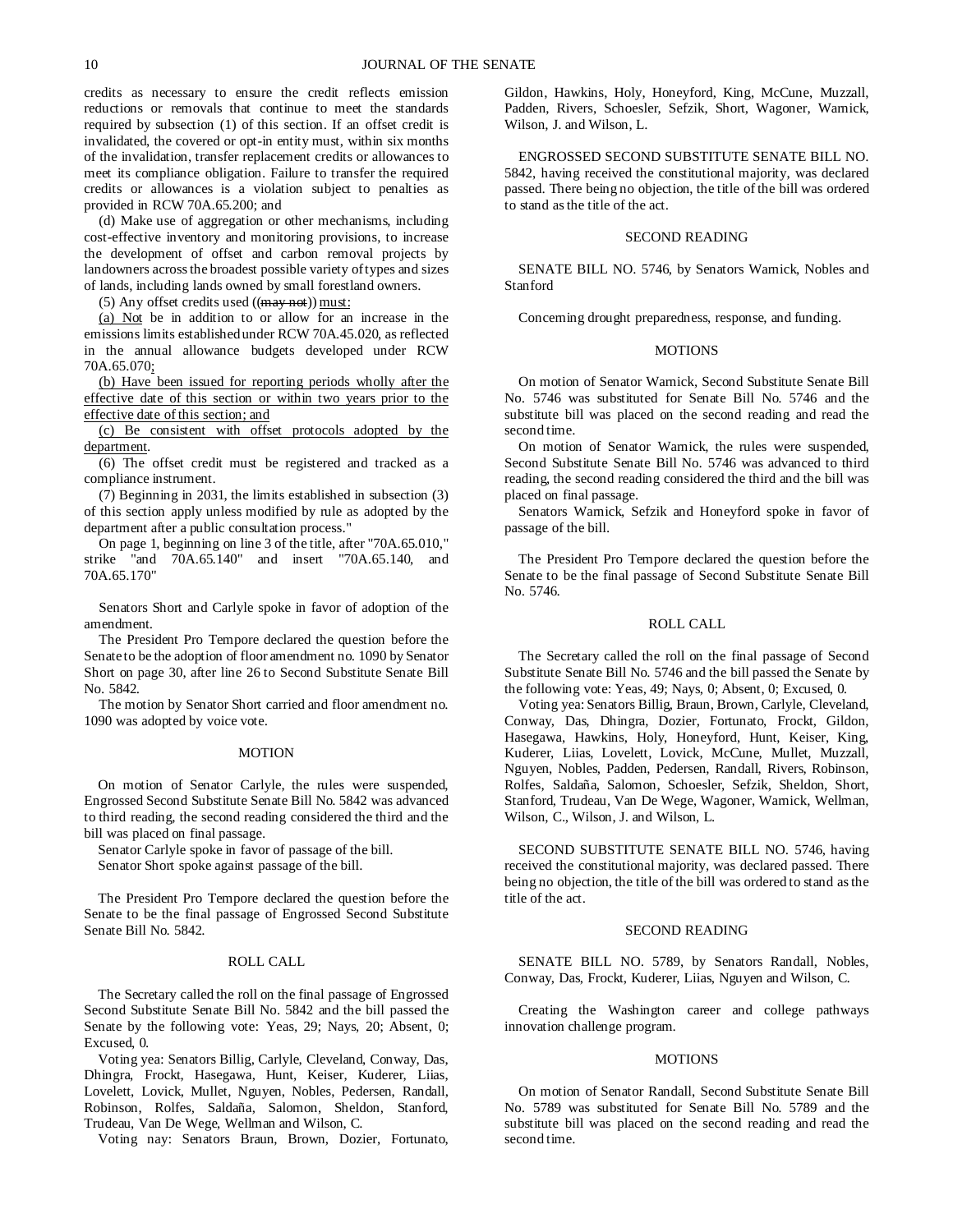On motion of Senator Randall, the rules were suspended, Second Substitute Senate Bill No. 5789 was advanced to third reading, the second reading considered the third and the bill was placed on final passage.

Senators Randall, Holy and Frockt spoke in favor of passage of the bill.

## REMARKS BY THE PRESIDENT PRO TEMPORE

President Pro Tempore Keiser: "The President wants to remind members to be careful about walking in front of other members who are speaking. We haven't been in chamber for a long time, and some of the protocols are loosened. So be a little alert to who is speaking in the chamber and try not to walk in front of them while they are speaking."

The President Pro Tempore declared the question before the Senate to be the final passage of Second Substitute Senate Bill No. 5789.

## ROLL CALL

The Secretary called the roll on the final passage of Second Substitute Senate Bill No. 5789 and the bill passed the Senate by the following vote: Yeas, 49; Nays, 0; Absent, 0; Excused, 0.

Voting yea: Senators Billig, Braun, Brown, Carlyle, Cleveland, Conway, Das, Dhingra, Dozier, Fortunato, Frockt, Gildon, Hasegawa, Hawkins, Holy, Honeyford, Hunt, Keiser, King, Kuderer, Liias, Lovelett, Lovick, McCune, Mullet, Muzzall, Nguyen, Nobles, Padden, Pedersen, Randall, Rivers, Robinson, Rolfes, Saldaña, Salomon, Schoesler, Sefzik, Sheldon, Short, Stanford, Trudeau, Van De Wege, Wagoner, Warnick, Wellman, Wilson, C., Wilson, J. and Wilson, L.

SECOND SUBSTITUTE SENATE BILL NO. 5789, having received the constitutional majority, was declared passed. There being no objection, the title of the bill was ordered to stand as the title of the act.

# SECOND READING

SENATE BILL NO. 5785, by Senators Lovelett, Wilson, C., Das, Dhingra, Hasegawa, Nobles, Saldaña and Stanford

Concerning transitional food assistance.

### **MOTIONS**

On motion of Senator Lovelett, Substitute Senate Bill No. 5785 was substituted for Senate Bill No. 5785 and the substitute bill was placed on the second reading and read the second time.

On motion of Senator Lovelett, the rules were suspended, Substitute Senate Bill No. 5785 was advanced to third reading, the second reading considered the third and the bill was placed on final passage.

Senators Lovelett and Gildon spoke in favor of passage of the bill.

The President Pro Tempore declared the question before the Senate to be the final passage of Substitute Senate Bill No. 5785.

# ROLL CALL

The Secretary called the roll on the final passage of Substitute Senate Bill No. 5785 and the bill passed the Senate by the

following vote: Yeas, 49; Nays, 0; Absent, 0; Excused, 0.

Voting yea: Senators Billig, Braun, Brown, Carlyle, Cleveland, Conway, Das, Dhingra, Dozier, Fortunato, Frockt, Gildon, Hasegawa, Hawkins, Holy, Honeyford, Hunt, Keiser, King, Kuderer, Liias, Lovelett, Lovick, McCune, Mullet, Muzzall, Nguyen, Nobles, Padden, Pedersen, Randall, Rivers, Robinson, Rolfes, Saldaña, Salomon, Schoesler, Sefzik, Sheldon, Short, Stanford, Trudeau, Van De Wege, Wagoner, Warnick, Wellman, Wilson, C., Wilson, J. and Wilson, L.

SUBSTITUTE SENATE BILL NO. 5785, having received the constitutional majority, was declared passed. There being no objection, the title of the bill was ordered to stand as the title of the act.

# SECOND READING

SENATE BILL NO. 5912, by Senators Sefzik, Braun, Fortunato, Honeyford, Muzzall, Nguyen, Randall, Robinson and Short

Improving health outcomes for children on medicaid.

### **MOTIONS**

On motion of Senator Sefzik, Substitute Senate Bill No. 5912 was substituted for Senate Bill No. 5912 and the substitute bill was placed on the second reading and read the second time.

Revised for 1st Substitute: Improving health outcomes for children on medicaid by ensuring early and periodic screening, diagnosis, and treatment.

On motion of Senator Sefzik, the rules were suspended, Substitute Senate Bill No. 5912 was advanced to third reading, the second reading considered the third and the bill was placed on final passage.

Senators Sefzik, Cleveland and Trudeau spoke in favor of passage of the bill.

The President Pro Tempore declared the question before the Senate to be the final passage of Substitute Senate Bill No. 5912.

# ROLL CALL

The Secretary called the roll on the final passage of Substitute Senate Bill No. 5912 and the bill passed the Senate by the following vote: Yeas, 49; Nays, 0; Absent, 0; Excused, 0.

Voting yea: Senators Billig, Braun, Brown, Carlyle, Cleveland, Conway, Das, Dhingra, Dozier, Fortunato, Frockt, Gildon, Hasegawa, Hawkins, Holy, Honeyford, Hunt, Keiser, King, Kuderer, Liias, Lovelett, Lovick, McCune, Mullet, Muzzall, Nguyen, Nobles, Padden, Pedersen, Randall, Rivers, Robinson, Rolfes, Saldaña, Salomon, Schoesler, Sefzik, Sheldon, Short, Stanford, Trudeau, Van De Wege, Wagoner, Warnick, Wellman, Wilson, C., Wilson, J. and Wilson, L.

SUBSTITUTE SENATE BILL NO. 5912, having received the constitutional majority, was declared passed. There being no objection, the title of the bill was ordered to stand as the title of the act.

## SECOND READING

SENATE BILL NO. 5638, by Senators Wagoner and Dhingra

Concerning expediting approval for applicants for an associate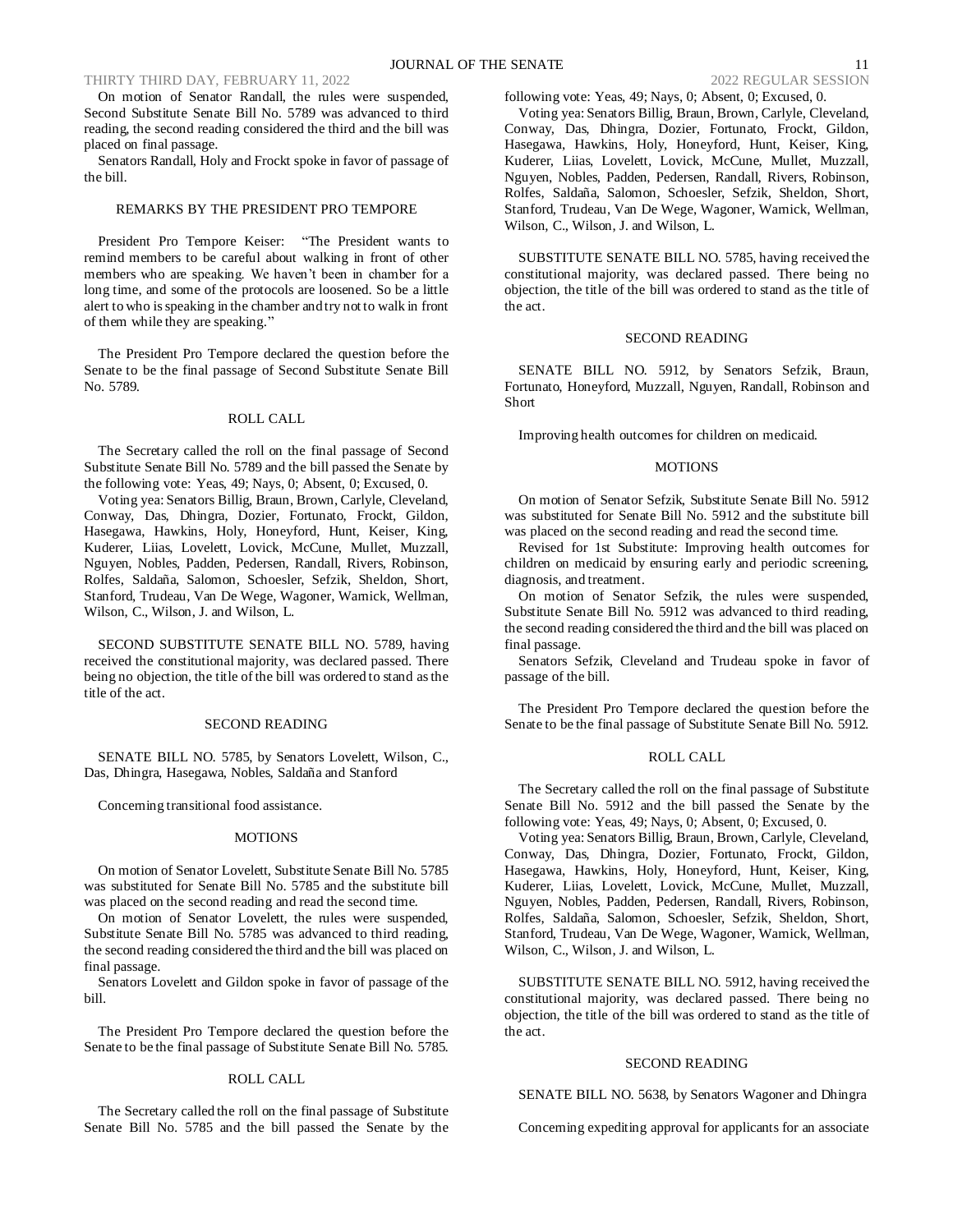license as a social worker, mental health counselor, or marriage and family therapist.

#### MOTIONS

On motion of Senator Wagoner, Substitute Senate Bill No. 5638 was substituted for Senate Bill No. 5638 and the substitute bill was placed on the second reading and read the second time.

On motion of Senator Wagoner, the rules were suspended, Substitute Senate Bill No. 5638 was advanced to third reading, the second reading considered the third and the bill was placed on final passage.

Senators Wagoner and Frockt spoke in favor of passage of the bill.

The President Pro Tempore declared the question before the Senate to be the final passage of Substitute Senate Bill No. 5638.

# ROLL CALL

The Secretary called the roll on the final passage of Substitute Senate Bill No. 5638 and the bill passed the Senate by the following vote: Yeas, 49; Nays, 0; Absent, 0; Excused, 0.

Voting yea: Senators Billig, Braun, Brown, Carlyle, Cleveland, Conway, Das, Dhingra, Dozier, Fortunato, Frockt, Gildon, Hasegawa, Hawkins, Holy, Honeyford, Hunt, Keiser, King, Kuderer, Liias, Lovelett, Lovick, McCune, Mullet, Muzzall, Nguyen, Nobles, Padden, Pedersen, Randall, Rivers, Robinson, Rolfes, Saldaña, Salomon, Schoesler, Sefzik, Sheldon, Short, Stanford, Trudeau, Van De Wege, Wagoner, Warnick, Wellman, Wilson, C., Wilson, J. and Wilson, L.

SUBSTITUTE SENATE BILL NO. 5638, having received the constitutional majority, was declared passed. There being no objection, the title of the bill was ordered to stand as the title of the act.

#### **MOTION**

At 3:46 p.m., on motion of Senator Pedersen, the Senate was declared to be at ease subject to the call of the President.

The Senate was called to order at 3:53 p.m. by Vice President Pro Tempore, Senator Lovick presiding.

----

## SECOND READING

SENATE BILL NO. 5794, by Senators Dhingra, Kuderer, Frockt, Hasegawa, Lovelett, Randall, Van De Wege and Wilson, C.

Concerning continuity of coverage for prescription drugs prescribed for the treatment of behavioral health conditions.

## MOTION

On motion of Senator Dhingra, Substitute Senate Bill No. 5794 was substituted for Senate Bill No. 5794 and the substitute bill was placed on the second reading and read the second time.

## WITHDRAWAL OF AMENDMENT

On motion of Senator Dhingra and without objection, floor amendment no. 1034 by Senator Dhingra on page 1, line 14 to Substitute Senate Bill No. 5794 was withdrawn.

### MOTION

Senator Dhingra moved that the following floor amendment no. 1095 by Senator Dhingra be adopted:

On page 1, beginning on line 14, after "refill of" strike "a prescription drug used for the assessment and treatment of a mental health condition" and insert "an antipsychotic, antidepressant, or antiepileptic drug"

Beginning on page 1, line 21, after "year" strike all material through "section" on page 2, line 2

Senator Dhingra spoke in favor of adoption of the amendment. The Vice President Pro Tempore declared the question before the Senate to be the adoption of floor amendment no. 1095 by Senator Dhingra on page 1, line 14 to Substitute Senate Bill No. 5794.

The motion by Senator Dhingra carried and floor amendment no. 1095 was adopted by voice vote.

#### MOTION

On motion of Senator Dhingra, the rules were suspended, Engrossed Substitute Senate Bill No. 5794 was advanced to third reading, the second reading considered the third and the bill was placed on final passage.

Senators Dhingra, Rivers and Muzzall spoke in favor of passage of the bill.

The Vice President Pro Tempore declared the question before the Senate to be the final passage of Engrossed Substitute Senate Bill No. 5794.

#### ROLL CALL

The Secretary called the roll on the final passage of Engrossed Substitute Senate Bill No. 5794 and the bill passed the Senate by the following vote: Yeas, 49; Nays, 0; Absent, 0; Excused, 0.

Voting yea: Senators Billig, Braun, Brown, Carlyle, Cleveland, Conway, Das, Dhingra, Dozier, Fortunato, Frockt, Gildon, Hasegawa, Hawkins, Holy, Honeyford, Hunt, Keiser, King, Kuderer, Liias, Lovelett, Lovick, McCune, Mullet, Muzzall, Nguyen, Nobles, Padden, Pedersen, Randall, Rivers, Robinson, Rolfes, Saldaña, Salomon, Schoesler, Sefzik, Sheldon, Short, Stanford, Trudeau, Van De Wege, Wagoner, Warnick, Wellman, Wilson, C., Wilson, J. and Wilson, L.

ENGROSSED SUBSTITUTE SENATE BILL NO. 5794, having received the constitutional majority, was declared passed. There being no objection, the title of the bill was ordered to stand as the title of the act.

#### SECOND READING

SENATE BILL NO. 5736, by Senators Frockt, Dhingra, Conway, Hasegawa, Honeyford, Keiser, Kuderer, Lovelett, Lovick, Nobles, Randall, Salomon and Stanford

Concerning partial hospitalizations and intensive outpatient treatment services for minors.

#### MOTIONS

On motion of Senator Frockt, Second Substitute Senate Bill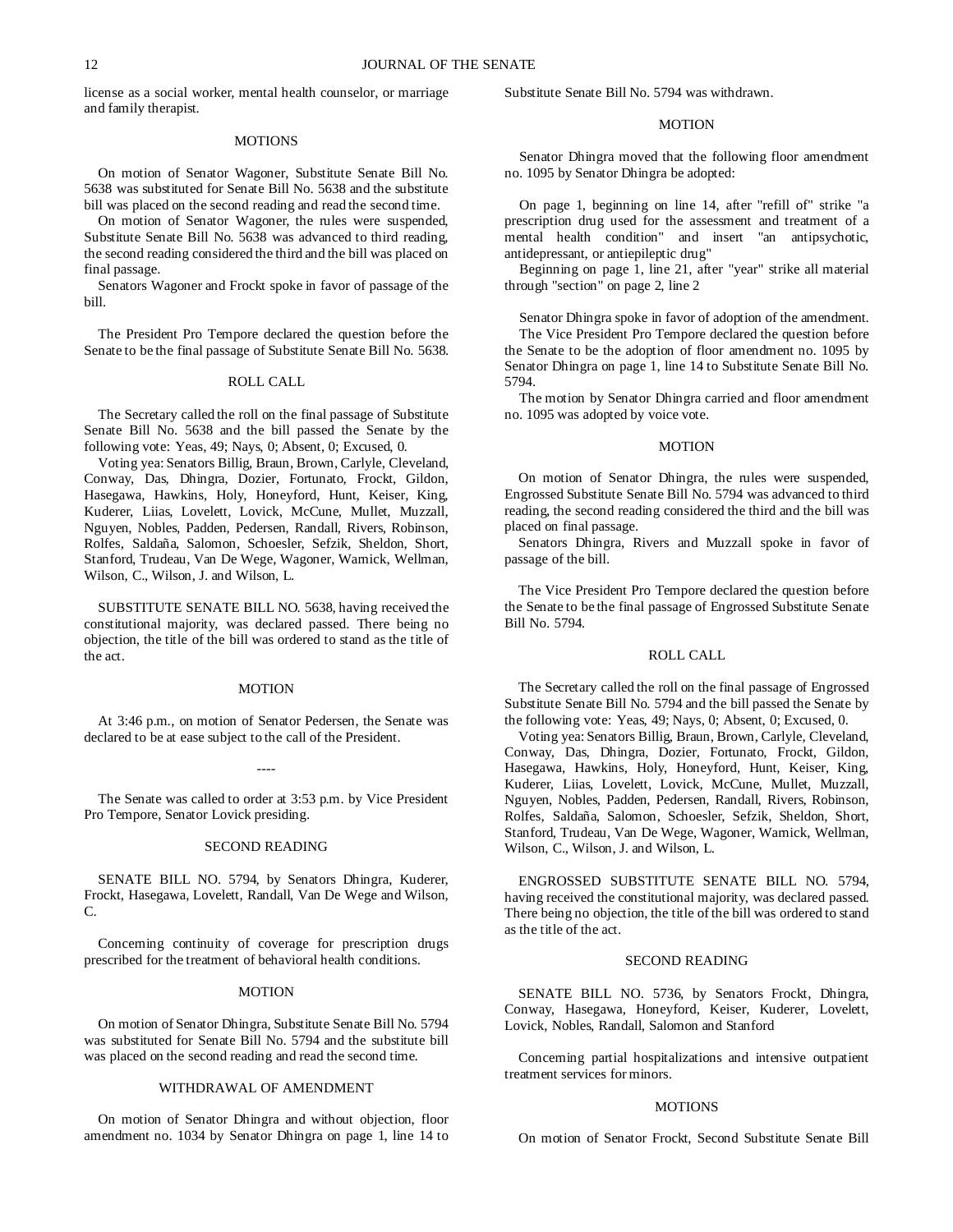No. 5736 was substituted for Senate Bill No. 5736 and the substitute bill was placed on the second reading and read the second time.

On motion of Senator Frockt, the rules were suspended, Second Substitute Senate Bill No. 5736 was advanced to third reading, the second reading considered the third and the bill was placed on final passage.

Senators Frockt and Wagoner spoke in favor of passage of the bill.

The Vice President Pro Tempore declared the question before the Senate to be the final passage of Second Substitute Senate Bill No. 5736.

# ROLL CALL

The Secretary called the roll on the final passage of Second Substitute Senate Bill No. 5736 and the bill passed the Senate by the following vote: Yeas, 49; Nays, 0; Absent, 0; Excused, 0.

Voting yea: Senators Billig, Braun, Brown, Carlyle, Cleveland, Conway, Das, Dhingra, Dozier, Fortunato, Frockt, Gildon, Hasegawa, Hawkins, Holy, Honeyford, Hunt, Keiser, King, Kuderer, Liias, Lovelett, Lovick, McCune, Mullet, Muzzall, Nguyen, Nobles, Padden, Pedersen, Randall, Rivers, Robinson, Rolfes, Saldaña, Salomon, Schoesler, Sefzik, Sheldon, Short, Stanford, Trudeau, Van De Wege, Wagoner, Warnick, Wellman, Wilson, C., Wilson, J. and Wilson, L.

SECOND SUBSTITUTE SENATE BILL NO. 5736, having received the constitutional majority, was declared passed. There being no objection, the title of the bill was ordered to stand as the title of the act.

#### SECOND READING

SENATE BILL NO. 5884, by Senators Trudeau, Dhingra, Hasegawa, Kuderer, Lovick, Nguyen, Nobles, Saldaña and Wilson, C.

Establishing behavioral health support specialists.

#### **MOTION**

On motion of Senator Trudeau, Second Substitute Senate Bill No. 5884 was substituted for Senate Bill No. 5884 and the substitute bill was placed on the second reading and read the second time.

## MOTION

Senator Trudeau moved that the following floor amendment no. 1067 by Senator Trudeau be adopted:

On page 4, line 32, after "**Sec. 11.**" strike "(1)"

On page 5, at the beginning of line 1, strike all of subsection (2)

On page 5, after line 6, insert the following:

"NEW SECTION. Sec. 12. A new section is added to chapter 48.43 RCW to read as follows:

By July 1, 2024, the office of the insurance commissioner shall integrate behavioral health support specialists into its network access standards through enforcement of every category of health care provider provision in RCW 48.43.045."

Renumber the remaining sections consecutively and correct any internal references accordingly.

On page 10, after line 34, insert the following:

"NEW SECTION. **Sec. 17.** Section 12 of this act expires June 30, 2025."

On page 1, line 2 of the title, after "18.130.040;" strike the remainder of the title and insert "adding a new section to chapter 48.43 RCW; adding a new chapter to Title 18 RCW; providing an effective date; and providing expiration dates."

Senators Trudeau and Wagoner spoke in favor of adoption of the amendment.

The Vice President Pro Tempore declared the question before the Senate to be the adoption of floor amendment no. 1067 by Senator Trudeau on page 4, line 32 to Second Substitute Senate Bill No. 5884.

The motion by Senator Trudeau carried and floor amendment no. 1067 was adopted by voice vote.

## MOTION

On motion of Senator Trudeau, the rules were suspended, Engrossed Second Substitute Senate Bill No. 5884 was advanced to third reading, the second reading considered the third and the bill was placed on final passage.

Senators Trudeau and Wagoner spoke in favor of passage of the bill.

The Vice President Pro Tempore declared the question before the Senate to be the final passage of Engrossed Second Substitute Senate Bill No. 5884.

### ROLL CALL

The Secretary called the roll on the final passage of Engrossed Second Substitute Senate Bill No. 5884 and the bill passed the Senate by the following vote: Yeas, 49; Nays, 0; Absent, 0; Excused, 0.

Voting yea: Senators Billig, Braun, Brown, Carlyle, Cleveland, Conway, Das, Dhingra, Dozier, Fortunato, Frockt, Gildon, Hasegawa, Hawkins, Holy, Honeyford, Hunt, Keiser, King, Kuderer, Liias, Lovelett, Lovick, McCune, Mullet, Muzzall, Nguyen, Nobles, Padden, Pedersen, Randall, Rivers, Robinson, Rolfes, Saldaña, Salomon, Schoesler, Sefzik, Sheldon, Short, Stanford, Trudeau, Van De Wege, Wagoner, Warnick, Wellman, Wilson, C., Wilson, J. and Wilson, L.

ENGROSSED SECOND SUBSTITUTE SENATE BILL NO. 5884, having received the constitutional majority, was declared passed. There being no objection, the title of the bill was ordered to stand as the title of the act.

## SECOND READING

SENATE BILL NO. 5692, by Senators Gildon, Honeyford, Randall, Rivers and Wagoner

Concerning programming at the department of corrections.

#### MOTIONS

On motion of Senator Gildon, Second Substitute Senate Bill No. 5692 was substituted for Senate Bill No. 5692 and the substitute bill was placed on the second reading and read the second time.

On motion of Senator Gildon, the rules were suspended, Second Substitute Senate Bill No. 5692 was advanced to third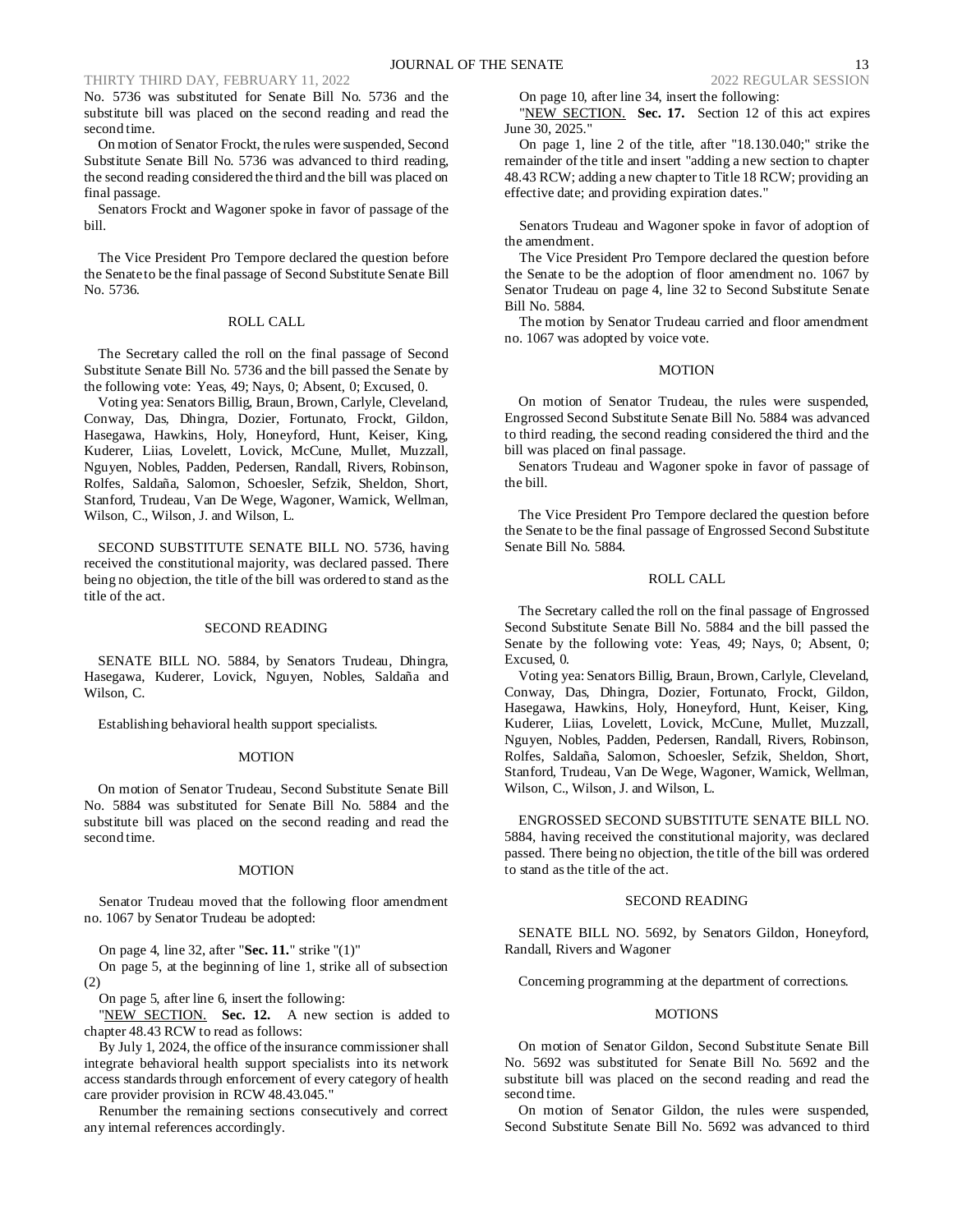reading, the second reading considered the third and the bill was placed on final passage.

Senators Gildon and Wilson, C. spoke in favor of passage of the bill.

The Vice President Pro Tempore declared the question before the Senate to be the final passage of Second Substitute Senate Bill No. 5692.

#### ROLL CALL

The Secretary called the roll on the final passage of Second Substitute Senate Bill No. 5692 and the bill passed the Senate by the following vote: Yeas, 49; Nays, 0; Absent, 0; Excused, 0.

Voting yea: Senators Billig, Braun, Brown, Carlyle, Cleveland, Conway, Das, Dhingra, Dozier, Fortunato, Frockt, Gildon, Hasegawa, Hawkins, Holy, Honeyford, Hunt, Keiser, King, Kuderer, Liias, Lovelett, Lovick, McCune, Mullet, Muzzall, Nguyen, Nobles, Padden, Pedersen, Randall, Rivers, Robinson, Rolfes, Saldaña, Salomon, Schoesler, Sefzik, Sheldon, Short, Stanford, Trudeau, Van De Wege, Wagoner, Warnick, Wellman, Wilson, C., Wilson, J. and Wilson, L.

SECOND SUBSTITUTE SENATE BILL NO. 5692, having received the constitutional majority, was declared passed. There being no objection, the title of the bill was ordered to stand as the title of the act.

## SECOND READING

SENATE BILL NO. 5781, by Senators Padden and Wilson, L.

Concerning organized retail theft.

The measure was read the second time.

#### MOTION

On motion of Senator Padden, the rules were suspended, Senate Bill No. 5781 was advanced to third reading, the second reading considered the third and the bill was placed on final passage.

Senators Padden, Dhingra and McCune spoke in favor of passage of the bill.

The Vice President Pro Tempore declared the question before the Senate to be the final passage of Senate Bill No. 5781.

#### ROLL CALL

The Secretary called the roll on the final passage of Senate Bill No. 5781 and the bill passed the Senate by the following vote: Yeas, 46; Nays, 3; Absent, 0; Excused, 0.

Voting yea: Senators Billig, Braun, Brown, Carlyle, Cleveland, Conway, Das, Dhingra, Dozier, Fortunato, Frockt, Gildon, Hawkins, Holy, Honeyford, Hunt, Keiser, King, Kuderer, Lovelett, Lovick, McCune, Mullet, Muzzall, Nobles, Padden, Pedersen, Randall, Rivers, Robinson, Rolfes, Saldaña, Salomon, Schoesler, Sefzik, Sheldon, Short, Stanford, Trudeau, Van De Wege, Wagoner, Warnick, Wellman, Wilson, C., Wilson, J. and Wilson, L.

Voting nay: Senators Hasegawa, Liias and Nguyen

SENATE BILL NO. 5781, having received the constitutional majority, was declared passed. There being no objection, the title of the bill was ordered to stand as the title of the act.

### SECOND READING

SENATE BILL NO. 5561, by Senators Dhingra, Kuderer, Lovelett, Pedersen, Saldaña, Stanford, Van De Wege and Wellman

Concerning the restoration of the right to possess a firearm.

The measure was read the second time.

### **MOTION**

Senator Padden moved that the following floor amendment no. 1091 by Senator Padden be adopted:

On page 1, beginning on line 9, after "felony;" strike all material through "used;" on line 11

Beginning on page 1, line 16, after "(b)" strike all material through "offense" on page 2, line 5 and insert "The conviction or finding of not guilty by reason of insanity was for a felony offense, after five or more consecutive years in the community without being convicted or found not guilty by reason of insanity or currently charged with any felony, gross misdemeanor, or misdemeanor crime, if the individual has no prior felony convictions that prohibit the possession of a firearm counted as part of the offender score under RCW 9.94A.525;

(c) The conviction or finding of not guilty by reason of insanity was for a nonfelony offense, after three or more consecutive years in the community without being convicted or found not guilty by reason of insanity or currently charged with any felony, gross misdemeanor, or misdemeanor crime, if the individual has no prior felony convictions that prohibit the possession of a firearm counted as part of the offender score under RCW 9.94A.525 and the individual has completed all conditions of the sentence"

On page 2, beginning on line 18, strike all of subsection (2)

Renumber the remaining subsection consecutively and correct any internal references accordingly.

Senators Padden, Wagoner and Fortunato spoke in favor of adoption of the amendment.

Senator Dhingra spoke against adoption of the amendment.

The Vice President Pro Tempore declared the question before the Senate to be the adoption of floor amendment no. 1091 by Senator Padden on page 1, line 9 to Senate Bill No. 5561.

The motion by Senator Padden did not carry and floor amendment no. 1091 was not adopted by voice vote.

# REMARKS BY SENATOR HONEYFORD

Senator Honeyford: "Senator Honeyford would like to report that on the last vote, my computer malfunctioned, and I was not able to vote."

President Lovick: "It was a voice vote Senator Honeyford, but thanks for letting us know."

#### MOTION

Senator Dhingra moved that the following floor amendment no. 1069 by Senator Dhingra be adopted:

On page 2, line 5, after "of a" insert "class B or"

On page 2, beginning on line 6, strike all of subsection (1)(d) Reletter the remaining subsections consecutively and correct any internal references accordingly.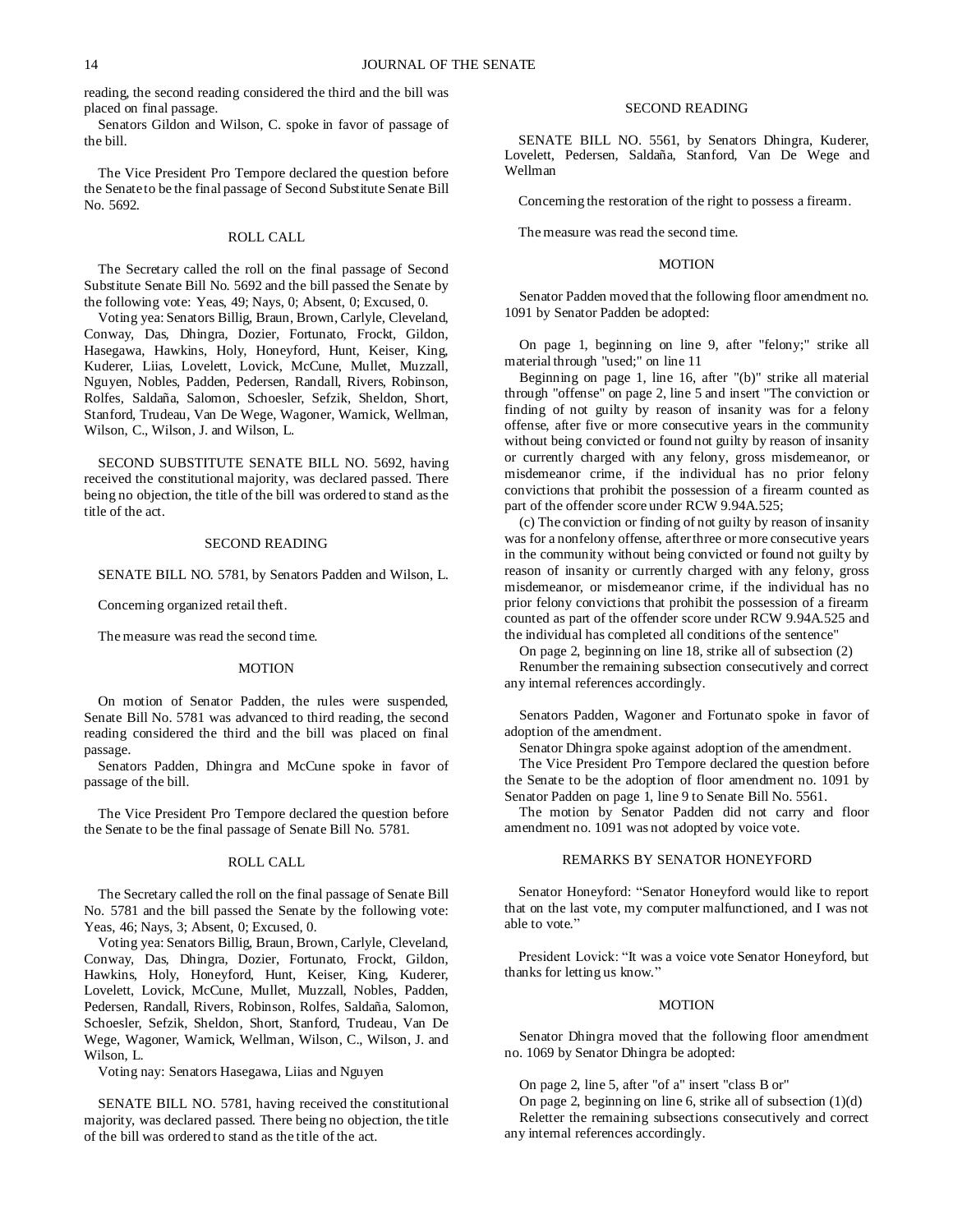On page 2, line 14, after "conviction" insert ", excluding fees and fines"

Senator Dhingra spoke in favor of adoption of the amendment. The Vice President Pro Tempore declared the question before the Senate to be the adoption of floor amendment no. 1069 by Senator Dhingra on page 2, line 5 to Senate Bill No. 5561.

The motion by Senator Dhingra carried and floor amendment no. 1069 was adopted by voice vote.

#### MOTION

Senator Honeyford moved that the following floor amendment no. 1092 by Senator Honeyford be adopted:

On page 2, beginning on line 26, after "crime." strike all material through "restoration." on line 29

Senators Honeyford, Padden and Fortunato spoke in favor of adoption of the amendment.

Senator Dhingra spoke against adoption of the amendment.

Senator Honeyford demanded a roll call.

The Vice President Pro Tempore declared that one-sixth of the members supported the demand, and the demand was sustained.

The President declared the question before the Senate to be the adoption of the amendment by Senator Honeyford on page 2, line 26 to Senate Bill No. 5561.

## ROLL CALL

The Secretary called the roll on the adoption of the amendment by Senator Honeyford and the amendment was not adopted by the following vote: Yeas, 21; Nays, 28; Absent, 0; Excused, 0.

Voting yea: Senators Braun, Brown, Dozier, Fortunato, Gildon, Hawkins, Holy, Honeyford, King, McCune, Muzzall, Padden, Rivers, Schoesler, Sefzik, Sheldon, Short, Wagoner, Warnick, Wilson, J. and Wilson, L.

Voting nay: Senators Billig, Carlyle, Cleveland, Conway, Das, Dhingra, Frockt, Hasegawa, Hunt, Keiser, Kuderer, Liias, Lovelett, Lovick, Mullet, Nguyen, Nobles, Pedersen, Randall, Robinson, Rolfes, Saldaña, Salomon, Stanford, Trudeau, Van De Wege, Wellman and Wilson, C.

## **MOTION**

On motion of Senator Dhingra, the rules were suspended, Engrossed Senate Bill No. 5561 was advanced to third reading, the second reading considered the third and the bill was placed on final passage.

Senators Dhingra and Trudeau spoke in favor of passage of the bill.

Senators Padden, Wagoner and Fortunato spoke against passage of the bill.

The Vice President Pro Tempore declared the question before the Senate to be the final passage of Engrossed Senate Bill No. 5561.

#### ROLL CALL

The Secretary called the roll on the final passage of Engrossed Senate Bill No. 5561 and the bill passed the Senate by the following vote: Yeas, 28; Nays, 21; Absent, 0; Excused, 0.

Voting yea: Senators Billig, Carlyle, Cleveland, Conway, Das,

Dhingra, Frockt, Hasegawa, Hunt, Keiser, Kuderer, Liias, Lovelett, Lovick, Mullet, Nguyen, Nobles, Pedersen, Randall, Robinson, Rolfes, Saldaña, Salomon, Stanford, Trudeau, Van De Wege, Wellman and Wilson, C.

Voting nay: Senators Braun, Brown, Dozier, Fortunato, Gildon, Hawkins, Holy, Honeyford, King, McCune, Muzzall, Padden, Rivers, Schoesler, Sefzik, Sheldon, Short, Wagoner, Warnick, Wilson, J. and Wilson, L.

ENGROSSED SENATE BILL NO. 5561, having received the constitutional majority, was declared passed. There being no objection, the title of the bill was ordered to stand as the title of the act.

## **MOTION**

On motion of Senator Pedersen, the Senate advanced to the seventh order of business.

# THIRD READING

SUBSTITUTE SENATE BILL NO. 5406, by Senate Committee on Transportation (originally sponsored by Hawkins, Mullet, Brown, Dozier, Fortunato, Hobbs, Honeyford, Hunt, Rolfes, Schoesler, Short, Stanford, Warnick and Wilson, J.)

Providing compensation for tow truck operators for keeping the public roadways clear.

The bill was read on Third Reading.

#### MOTIONS

On motion of Senator Hawkins, the rules were suspended and Substitute Senate Bill No. 5406 was returned to second reading for the purpose of amendment.

On motion of Senator Hawkins, Second Substitute Senate Bill No. 5406 was substituted for Substitute Senate Bill No. 5406 and the substitute bill was placed on the second reading and read the second time.

On motion of Senator Hawkins, the rules were suspended, Second Substitute Senate Bill No. 5406 was advanced to third reading, the second reading considered the third and the bill was placed on final passage.

Senators Hawkins and Liias spoke in favor of passage of the bill.

The Vice President Pro Tempore declared the question before the Senate to be the final passage of Second Substitute Senate Bill No. 5406.

## ROLL CALL

The Secretary called the roll on the final passage of Second Substitute Senate Bill No. 5406 and the bill passed the Senate by the following vote: Yeas, 48; Nays, 1; Absent, 0; Excused, 0.

Voting yea: Senators Billig, Braun, Brown, Carlyle, Cleveland, Conway, Das, Dhingra, Dozier, Fortunato, Frockt, Gildon, Hawkins, Holy, Honeyford, Hunt, Keiser, King, Kuderer, Liias, Lovelett, Lovick, McCune, Mullet, Muzzall, Nguyen, Nobles, Padden, Pedersen, Randall, Rivers, Robinson, Rolfes, Saldaña, Salomon, Schoesler, Sefzik, Sheldon, Short, Stanford, Trudeau, Van De Wege, Wagoner, Warnick, Wellman, Wilson, C., Wilson, J. and Wilson, L.

Voting nay: Senator Hasegawa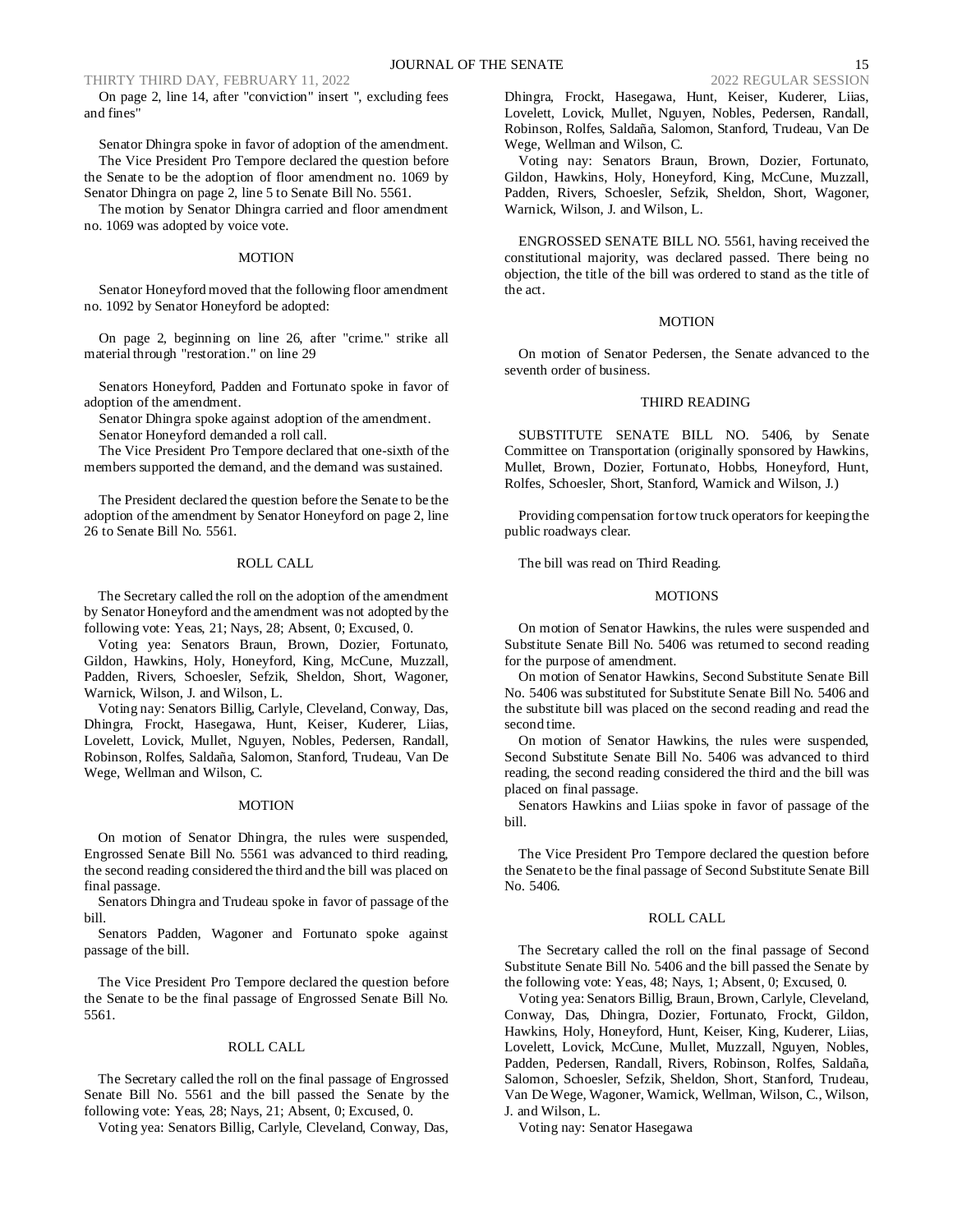SECOND SUBSTITUTE SENATE BILL NO. 5406, having received the constitutional majority, was declared passed. There being no objection, the title of the bill was ordered to stand as the title of the act.

### **MOTION**

On motion of Senator Pedersen, the Senate reverted to the sixth order of business.

#### SECOND READING

SENATE BILL NO. 5801, by Senators Keiser, Conway, Hasegawa and Nobles

Concerning attorney and witness fees in industrial insurance court appeals.

The measure was read the second time.

### **MOTION**

On motion of Senator Keiser, the rules were suspended, Senate Bill No. 5801 was advanced to third reading, the second reading considered the third and the bill was placed on final passage.

Senators Keiser and King spoke in favor of passage of the bill.

The Vice President Pro Tempore declared the question before the Senate to be the final passage of Senate Bill No. 5801.

## ROLL CALL

The Secretary called the roll on the final passage of Senate Bill No. 5801 and the bill passed the Senate by the following vote: Yeas, 28; Nays, 21; Absent, 0; Excused, 0.

Voting yea: Senators Billig, Carlyle, Cleveland, Conway, Das, Dhingra, Frockt, Hasegawa, Hunt, Keiser, Kuderer, Liias, Lovelett, Lovick, Mullet, Nguyen, Nobles, Pedersen, Randall, Robinson, Rolfes, Saldaña, Salomon, Stanford, Trudeau, Van De Wege, Wellman and Wilson, C.

Voting nay: Senators Braun, Brown, Dozier, Fortunato, Gildon, Hawkins, Holy, Honeyford, King, McCune, Muzzall, Padden, Rivers, Schoesler, Sefzik, Sheldon, Short, Wagoner, Warnick, Wilson, J. and Wilson, L.

SENATE BILL NO. 5801, having received the constitutional majority, was declared passed. There being no objection, the title of the bill was ordered to stand as the title of the act.

## STATEMENT FOR THE JOURNAL

I tested positive for COVID-19 and according to Senate protocols I was not permitted to enter the Senate Chamber to vote. While the Senate is allowing for online participation by Senators, I was unable to avail myself of that option as the Capital is 245 miles from my home in Ritzville and the accommodations I have in the Olympia area do not come with internet access.

By Thursday, February 3, 2022 I was able to find adequate internet access to allow me to vote online and to continue to quarantine, as required by the Senate.

Thank you for your consideration.

SENATOR MARK SCHOESLER, 9th Legislative District

## REMARKS BY SENATOR PEDERSEN

Senator Pedersen: "Well, thank you very much Mr. President. Mr. President, I would like to extend the great gratitude of all of us to you and to the gentlelady from the 33rd District for your extraordinary service over the past few days. We received the good news that our Lt. Governor may be back with us tomorrow, so you can return to having a more leisurely day, but it's been a great pleasure to watch you work. I want to extend our thanks as well to the staff up there at the rostrum for the great and smooth work."

#### MOTION

At 5:20 p.m., on motion of Senator Pedersen, the Senate adjourned until 9:00 o'clock a.m. Saturday, February 12, 2022.

JOHN LOVICK, Vice President Pro Tempore of the Senate

SARAH BANNISTER, Secretary of the Senate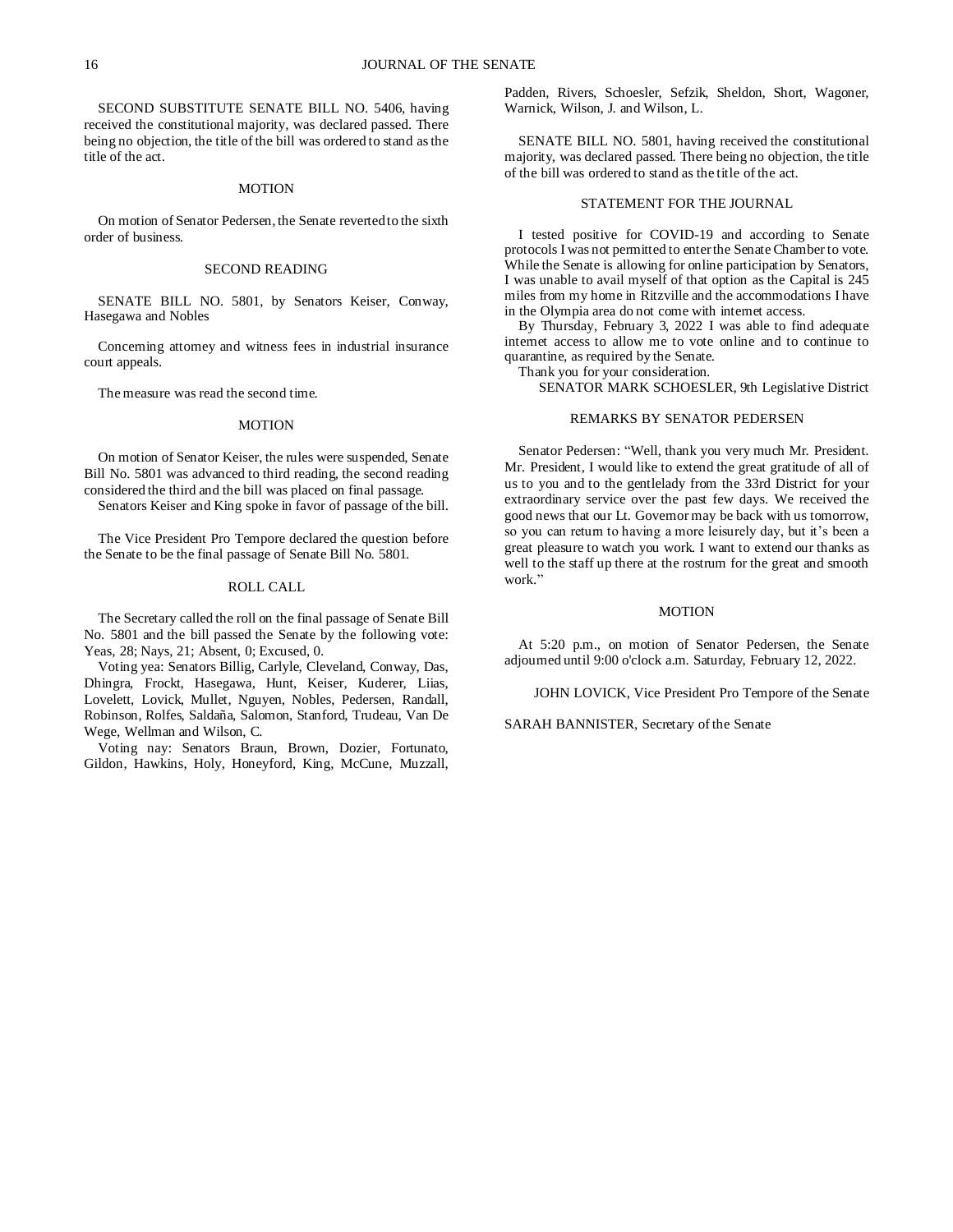| 1286-S   |
|----------|
|          |
| 1412-S4E |
|          |
| 1497-SE  |
|          |
| 1611     |
| 1612     |
|          |
| 1613     |
|          |
| 1619-SE  |
|          |
| 1620-S   |
|          |
| $1623-S$ |
| 1625     |
|          |
| 1644-S   |
|          |
|          |
| 1650-SE  |
|          |
|          |
| 1655-S   |
|          |
| 1664-S2  |
| 1        |
| 1669     |
| 1673-SE  |
|          |
| 1739     |
|          |
| 1748     |
|          |
| 1753-SE  |
| 1768-S   |
|          |
| 1779-S   |
|          |
| 1793-S   |
|          |
| 1800-S   |

| 1805                            |
|---------------------------------|
|                                 |
| 1833                            |
|                                 |
| 1852-S                          |
|                                 |
| 1878-S                          |
|                                 |
| 1890-S2                         |
|                                 |
| 1893-S                          |
| 1899                            |
|                                 |
| 1941-S                          |
|                                 |
| 1953                            |
|                                 |
| 1956-S                          |
|                                 |
| 1958-S                          |
|                                 |
| 1974                            |
| 2034-S                          |
|                                 |
| 2059-SE                         |
|                                 |
| 2061                            |
|                                 |
| 2098                            |
|                                 |
| 5406-S                          |
|                                 |
| 5406-S2                         |
|                                 |
| Third Reading Final Passage  16 |
| 5528-S                          |
|                                 |
|                                 |
| 5561                            |
|                                 |
| 5561-E                          |
| Third Reading Final Passage  15 |
| 5575-S                          |
|                                 |